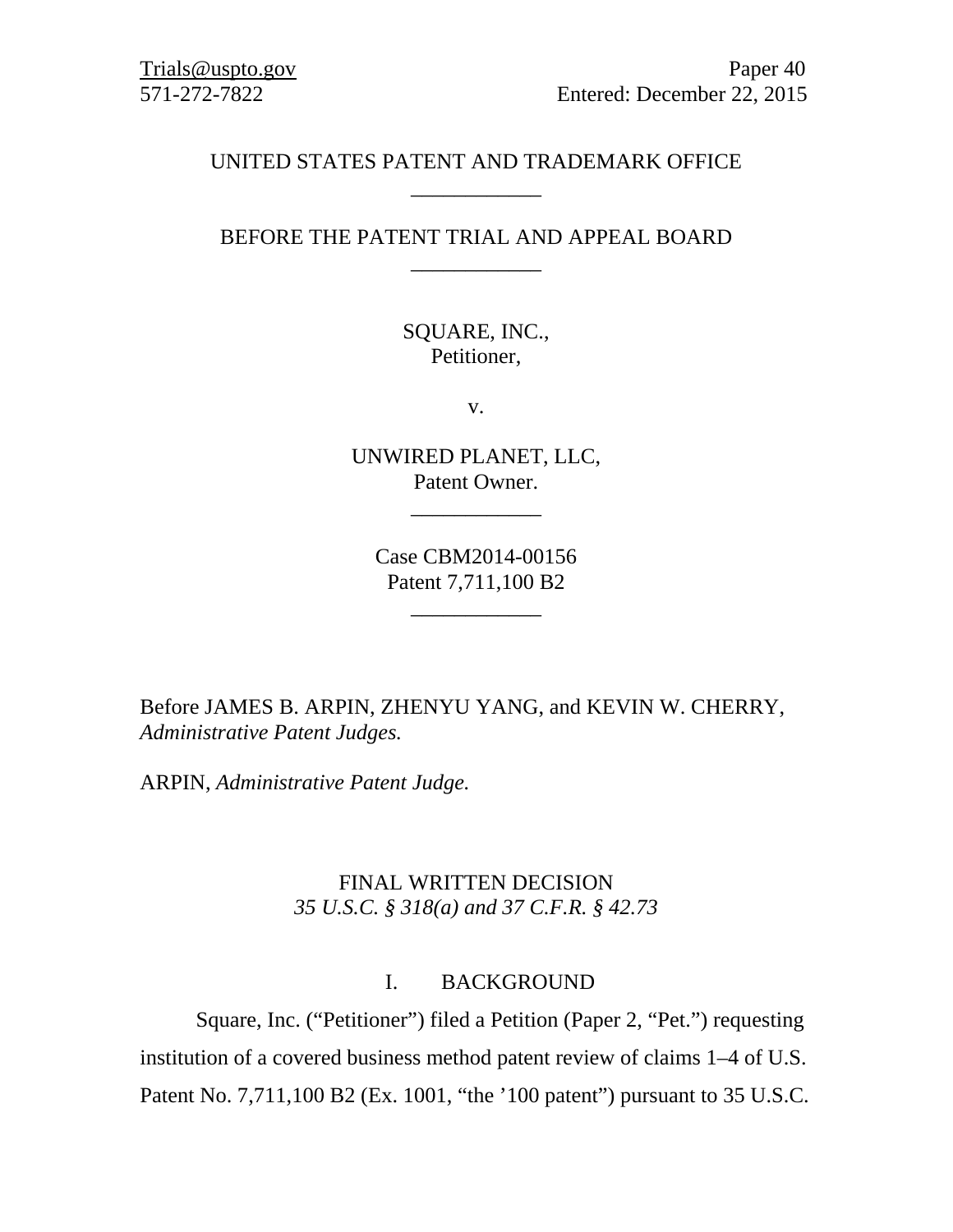§§ 321–329. Petitioner challenges claims 1–4 of the '100 patent as unpatentable under 35 U.S.C. § 101 as directed to ineligible subject matter and under 35 U.S.C. §§ 102(b) and 103(a) as unpatentable in view of alleged prior art references. Pet. 1–3. Unwired Planet, LLC ("Patent Owner") filed a Preliminary Response (Paper 9, "Prelim. Resp."). We instituted review of challenged claims 1–4 of the '100 patent with respect to the challenge under 35 U.S.C. § 101, but not with respect to the challenges under 35 U.S.C. §§ 102(b) and 103(a).

After institution, Patent Owner filed a Response to Petition (Paper 23, "PO Resp."), and Petitioner filed a Reply to Patent Owner's Response to Petition (Paper 25, "Pet. Reply"). In addition, Patent Owner filed a Motion for Observations regarding cross-examination of Petitioner's declarant, Dr. Michael Shamos (Paper 30), Petitioner filed a Response to Patent Owner's Motion for Observations (Paper 37), and Patent Owner filed a Reply to Petitioner's Response to Patent Owner's Motion for Observations (Paper 38).

 An oral hearing was held on August 13, 2015, a transcript of which appears in the record. Paper 39 ("Tr.").

We have jurisdiction under 35 U.S.C. §§ 6(b)(4) and (c), and this Final Written Decision is entered pursuant to 35 U.S.C. § 328(a). For the reasons that follow and after review of the record in this proceeding, we determine that Petitioner has shown by a preponderance of the evidence that challenged claims 1–4 of the '100 patent are *unpatentable*.

#### *A. The '100 Patent*

The '100 patent generally relates to methods for coordinating financial transactions via a wireless network, for example, a wireless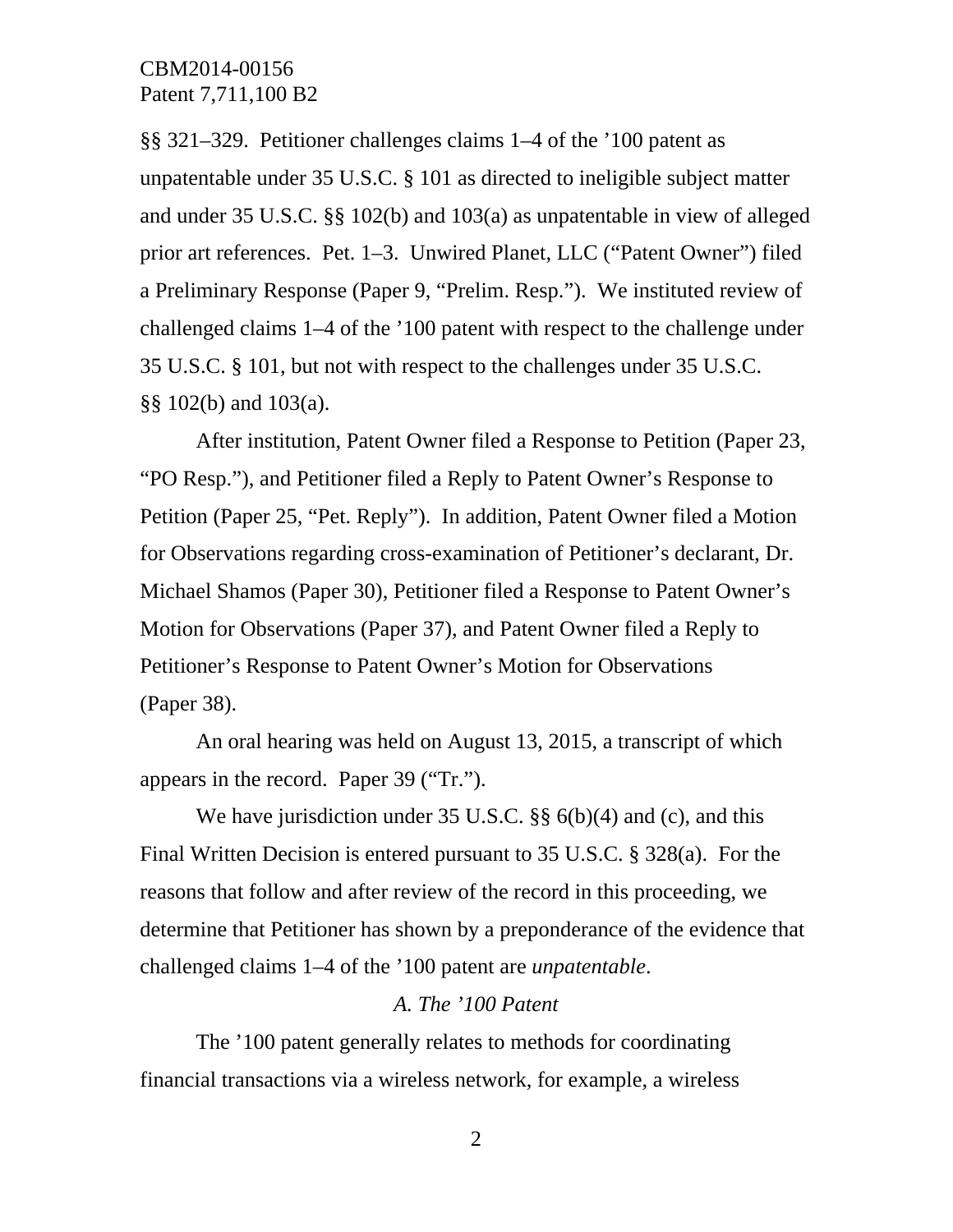$\overline{a}$ 

telephone network. Ex. 1001, col. 1, ll. 17–19. In particular, disclosed methods allow a user, e.g., a customer or purchaser, to complete financial transactions at point-of-sale locations by using a wireless device, such as a wireless telephone, over a wireless network. *Id.* at col. 2, ll. 22–50. Once the user selects a particular point-of-sale location, such as a particular cash register, gas pump, or the like (*id.* at col. 3, ll. 40–45), the user may transmit that location over the wireless network. A financial gateway, using the wireless network, may correlate the user with a transaction amount entered by a merchant at the identified point-of-sale location (*id.* at col. 2, ll. 24–31).

The user may determine the point-of-sale location, for example, (1) by selecting a point-of-sale location from one or more menus displayed to the user, e.g., presented on a display of the wireless device (*id.* at Fig. 4 (reproduced below, *see* steps 401 and 402)), or (2) by entering the identifier of the point-of-sale location into the wireless device (*id.* ("Pump 3 (#9999)" at step 405)). The Specification states, however, that, "while [the] wireless telephone is used to describe [that] embodiment of the present invention, the wireless device does not have to have voice capability and that any other two-way wireless device may be used." *Id.* at col. 2, ll. 34–37. For example, challenged claim 1 recites a method in which point-of-sale locations are *displayed* "on the wireless device" (*id.* at col. 10, ll. 1–4) and a correlated transaction amount is *transmitted* "to [a] wireless device" (*id.* at col. 10, ll.  $11-12$ ).<sup>1</sup> Claim 2, which depends from claim 1, further recites a method in which a user's approval of the transaction amount is received "via the wireless device" (*id.* at col. 10, ll. 16–18). Thus, at least the method

 $<sup>1</sup>$  The wireless device can be a personal computer with a wireless</sup> communication card. Ex. 1001, col. 6, ll. 18–20, Fig. 2; *see* Ex. 2013, 85:6– 11; Pet. Reply 7.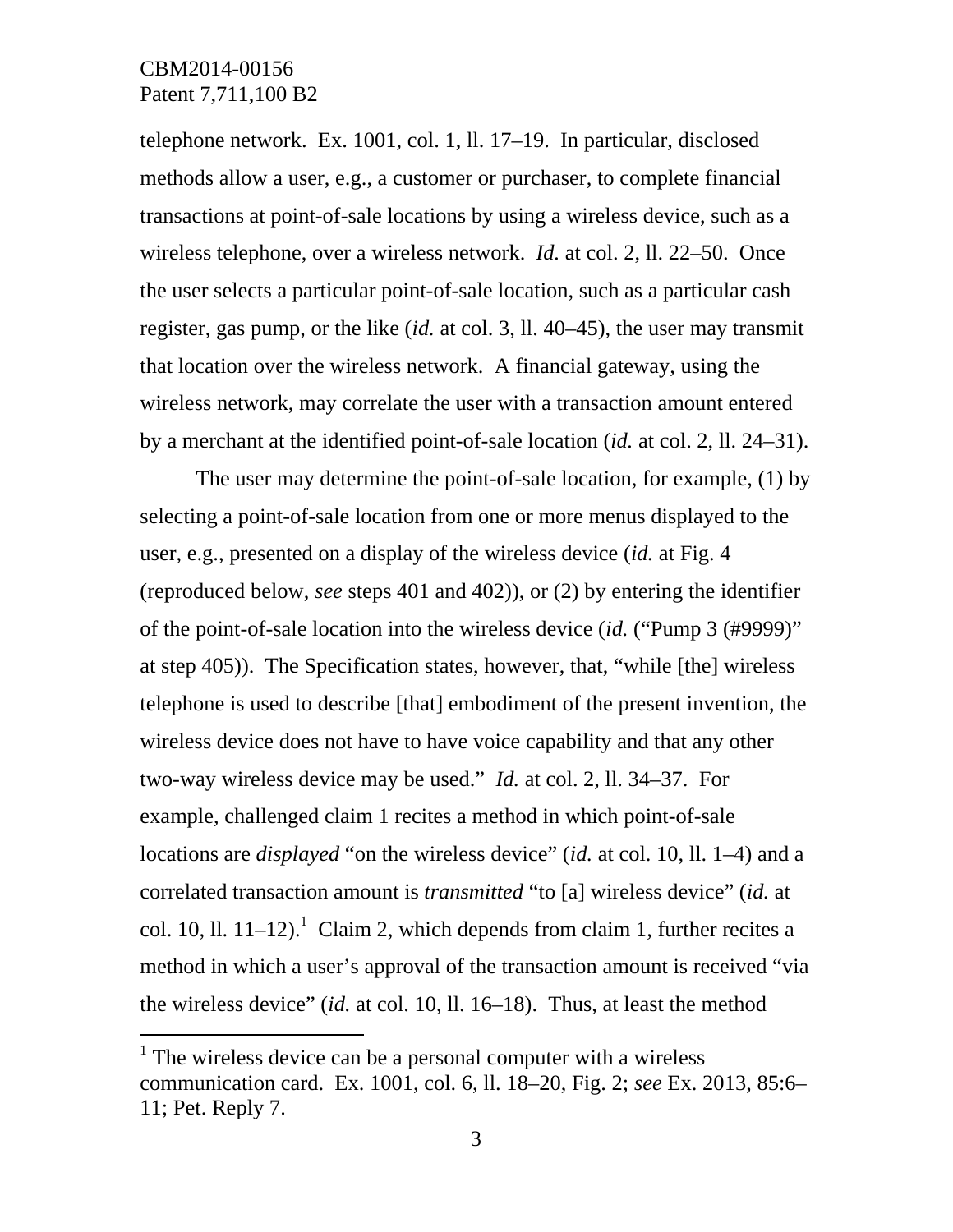-

recited in claim 2 uses a wireless device capable of two-way communication.2

When the user wishes to complete the transaction, "the total purchase price or transaction amount [may be] displayed on the customer's wireless telephone along with a prompt to accept or reject the transaction." *Id.* at col. 2, ll. 38–40. To complete the transaction, the user may be prompted to enter a password or personal identification number (PIN) to ensure that the user is authorized to make the transaction. *Id.* at col. 2, ll. 41–45.

Upon acceptance of the wireless financial transaction, the financial gateway may charge the transaction amount to a bank account, credit card, or other sources of funds, designated by the user either in advance or at the time of the transaction. *See id.* at Fig. 3 (reproduced below). The transaction amount then may be credited to an account designated by the merchant. *Id.* at col. 2, ll. 22–50.

 $2$  Claims 3 and 4 depend directly from claim 1 and do not require transmissions *from* or *to* a wireless device. *See* Ex. 1001, col. 10, ll. 19–24.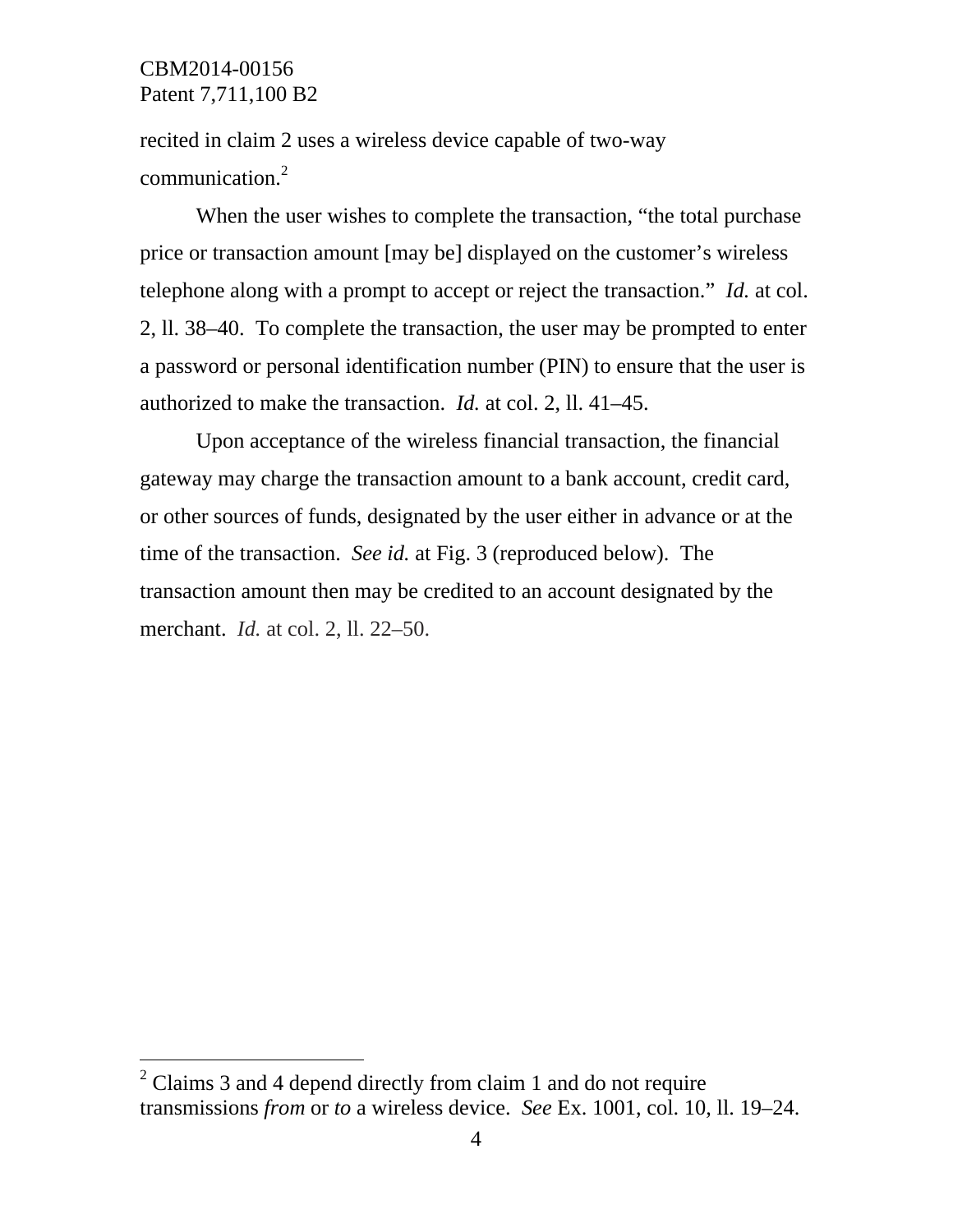Figure 1 of the '100 patent, as annotated by Patent Owner, is reproduced below:



PO Resp. 15 (showing Ex. 1001, Fig. 1 (annotated)). Figure 1 of the '100 patent depicts system 10 comprising a wireless device (e.g., wireless telephone 13), sale location 100 (e.g., sale terminal 11 with register 12), financial gateway 18, and wireless network 17 with antenna 19. *Id.* at col. 3, l. 31–col. 4, l. 37.

"Wireless network 17 is comprised of a number of individual wireless cells. Each cell serves a limited geographic area through antenna 19. System 10 can identify the customer's geographic area by determining which antenna 19 is being used during the customers call on wireless telephone 13." *Id.* at col. 4, ll. 50–55. Components of system 10 may be joined by communication links 101 and 102, which "can be embodied using any means for transmitting information from one location to another, such as a data bus, local area network (LAN), the internet, a dedicated telephone line, a wireless connection or via the customers own wireless device (not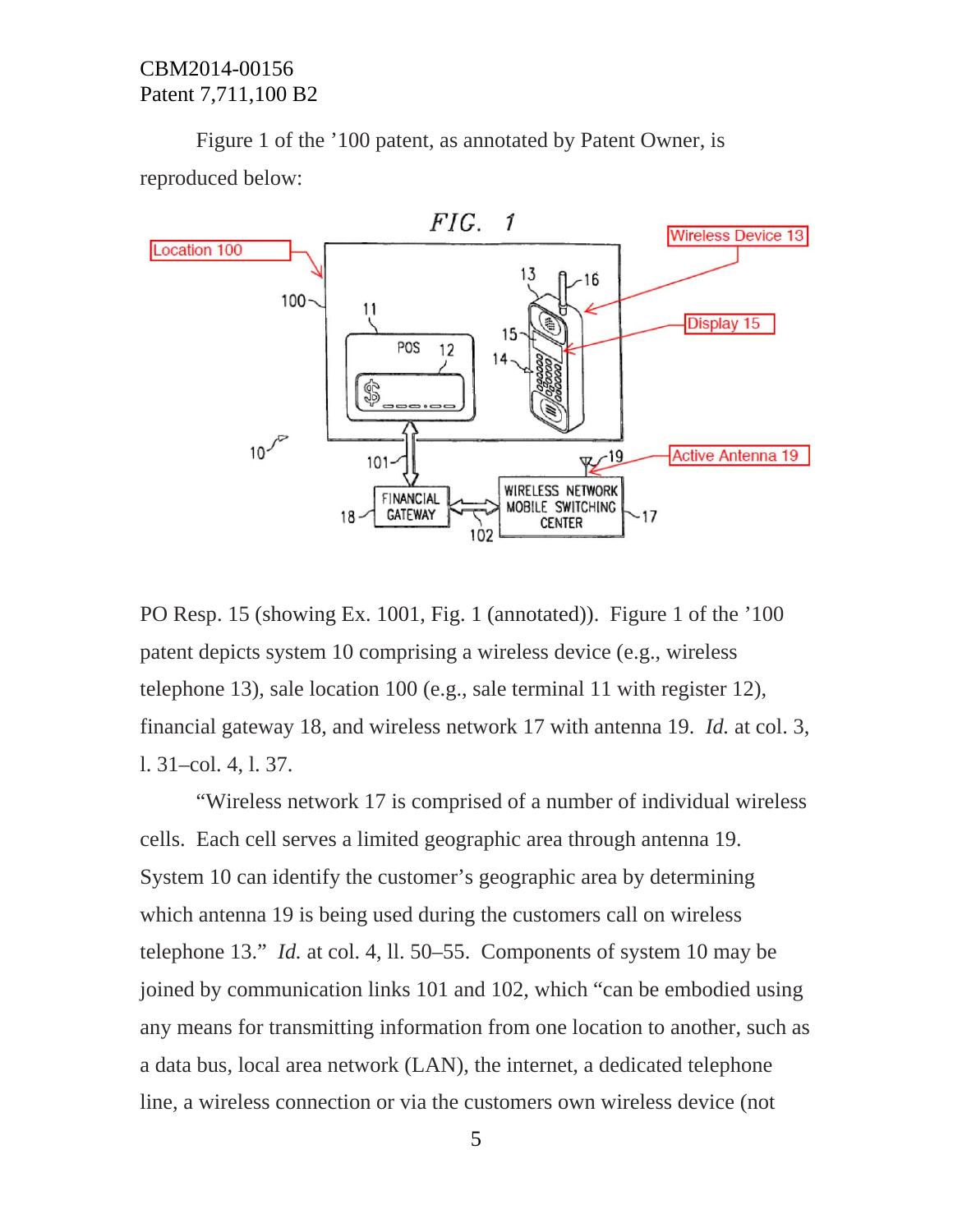shown)." *Id.* at col. 3, 11. 35–39. System 10 includes communications with sources of funds via financial gateway 18, which is also in communication with point-of-sale devices at various point-of-sale locations. *See id*. at col. 4, ll. 21–38.

Figure 3 of the '100 patent, as annotated by Patent Owner, is reproduced below:



Prelim. Resp. 8 (showing Ex. 1001, Fig. 3 (annotated)). Figure 3 of the '100 patent depicts examples of various sources of funds that may be identified by a user of the system. *See* Ex. 1001, col. 7, ll. 13–29.

Figure 4 of the '100 patent is reproduced below: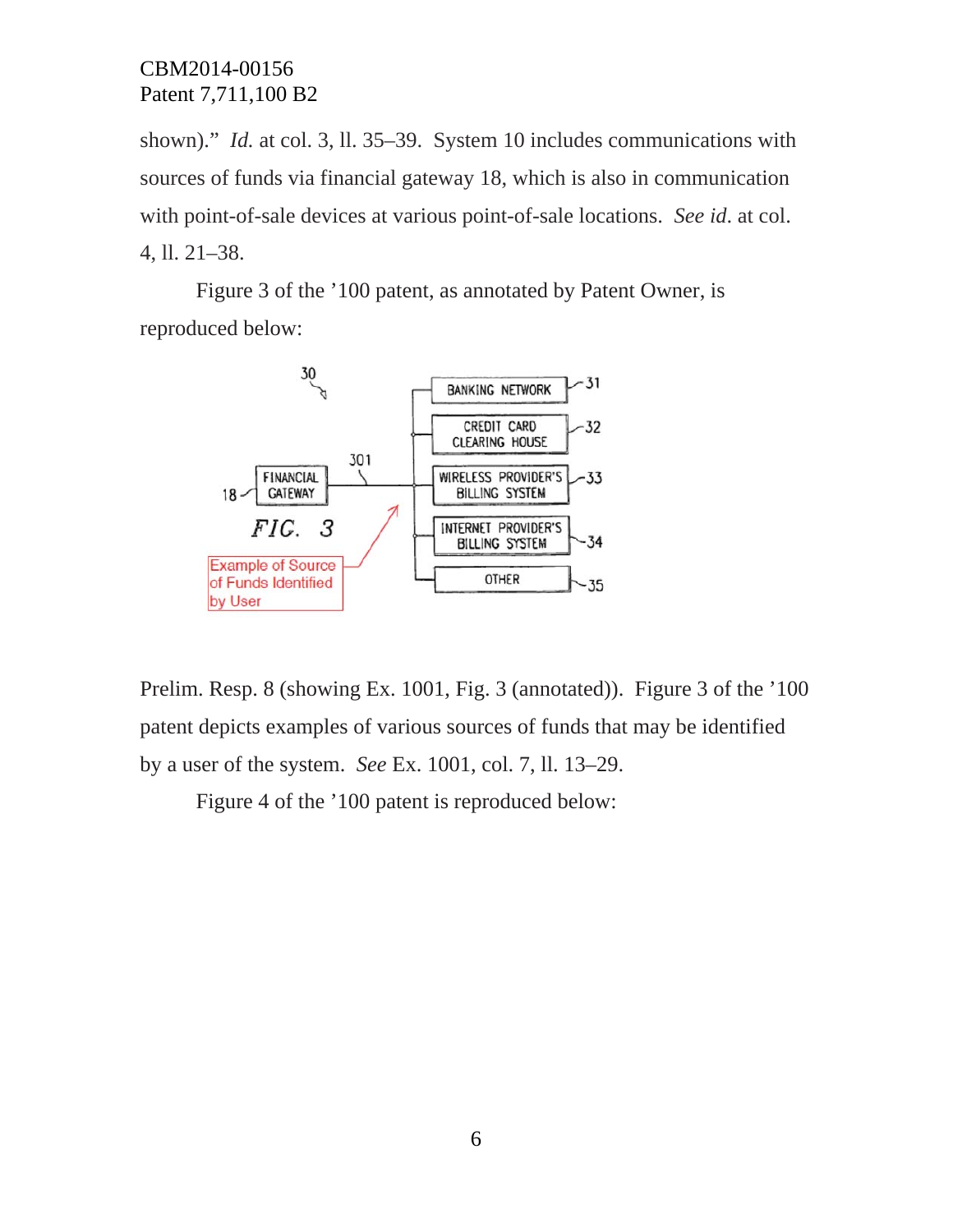

Prelim. Resp. 9 (showing Ex. 1001, Fig. 4). Figure 4 of the '100 patent depicts various menus (steps 401 and 402) that may be generated based on the current location of the wireless device operated by a user. These menus allow the user to select a particular point-of-sale location and to complete the user's desired transaction. In this example, the location of the wireless device may be determined by identifying the cell site antenna that is communicating with the wireless device, but other means for locating the wireless device may be used. Ex. 1001, col. 7, l. 59–col. 8, l. 4; *see also id.* at col. 8, ll. 32–44 (steps 402–405 of Fig. 4); *see* Prelim. Resp. 9–10. As depicted in Figure 4, a user may choose from different menus showing point-of-sale locations (step 401) based on location of the mobile device, and may select a desired transaction to complete (steps 402–407). Ex. 1001, Fig. 4.

7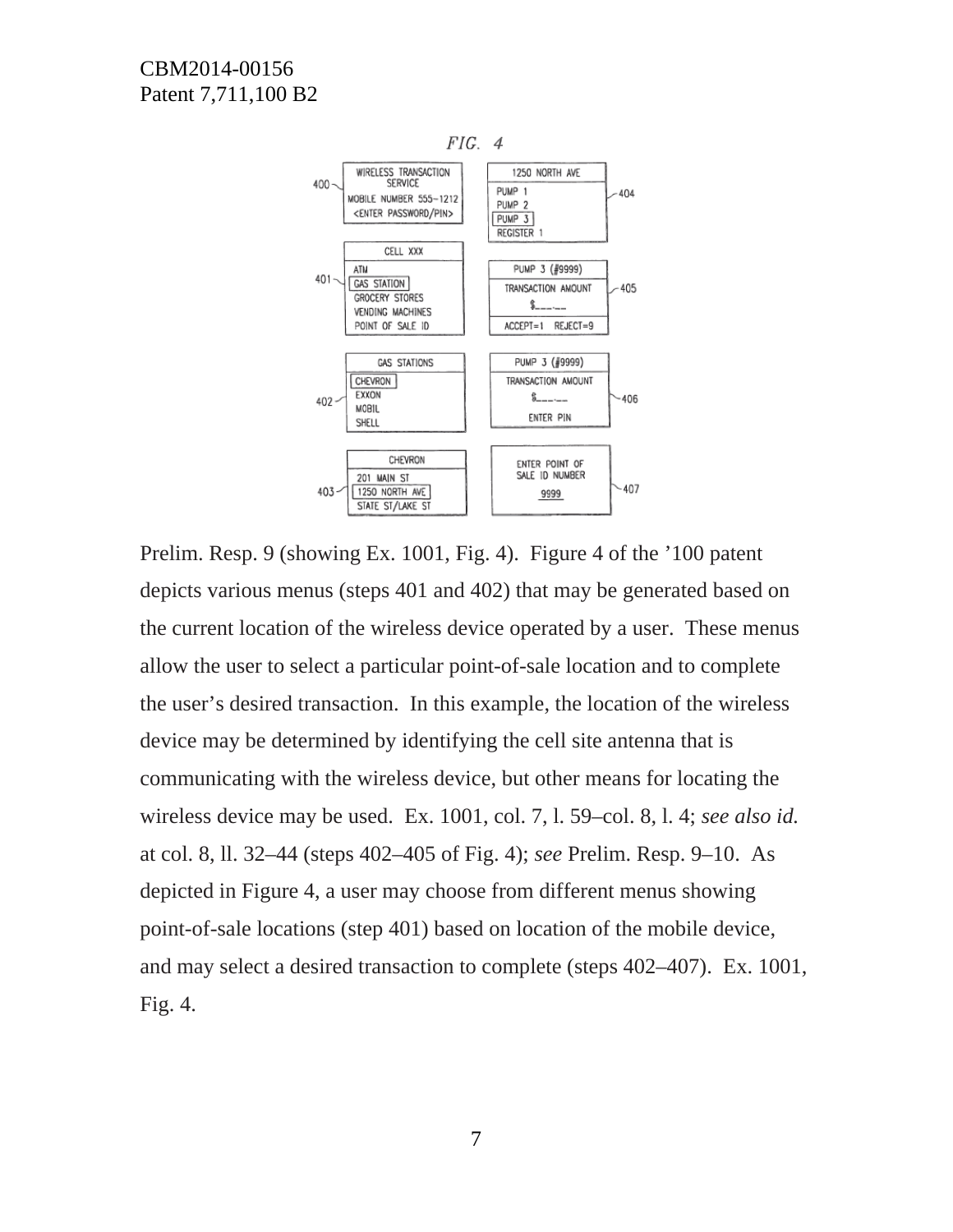# *B. Related Matters*

 The '100 patent has been asserted against Petitioner in *Unwired Planet LLC v. Square, Inc.*, No. 3:13-cv-00579-RCJ-WGC (D. Nev.). Pet. 3–4; *see* Paper 6, 1–2; *see* Ex. 1012.

# *C. Illustrative Claims*

Petitioner challenges method claims 1–4 of the '100 patent. Pet. 1.

Claim 1 is independent. Each of claims 2–4 depends directly from claim 1. Claim 1 of the '100 patent, reproduced below, is illustrative of the claims at issue:

1. A method for controlling transactions using a wireless device in a wireless network comprising the steps of:

displaying point-of-sale locations to a user via one or more menus on the wireless device, the menus listing at least one point-of-sale location based upon a current location of the wireless device;

determining a particular point-of-sale location that is selected by the user for a desired transaction;

obtaining transaction amounts for one or more transactions at said particular point-of-sale location;

correlating one of said transaction amounts with the user's desired transaction;

transmitting the correlated transaction amount to the wireless device for display to the user; and

charging the correlated transaction amount to a source of funds identified by the user to allow completion of the desired transaction.

Ex. 1001, col. 9, l. 25–col. 10, l. 15.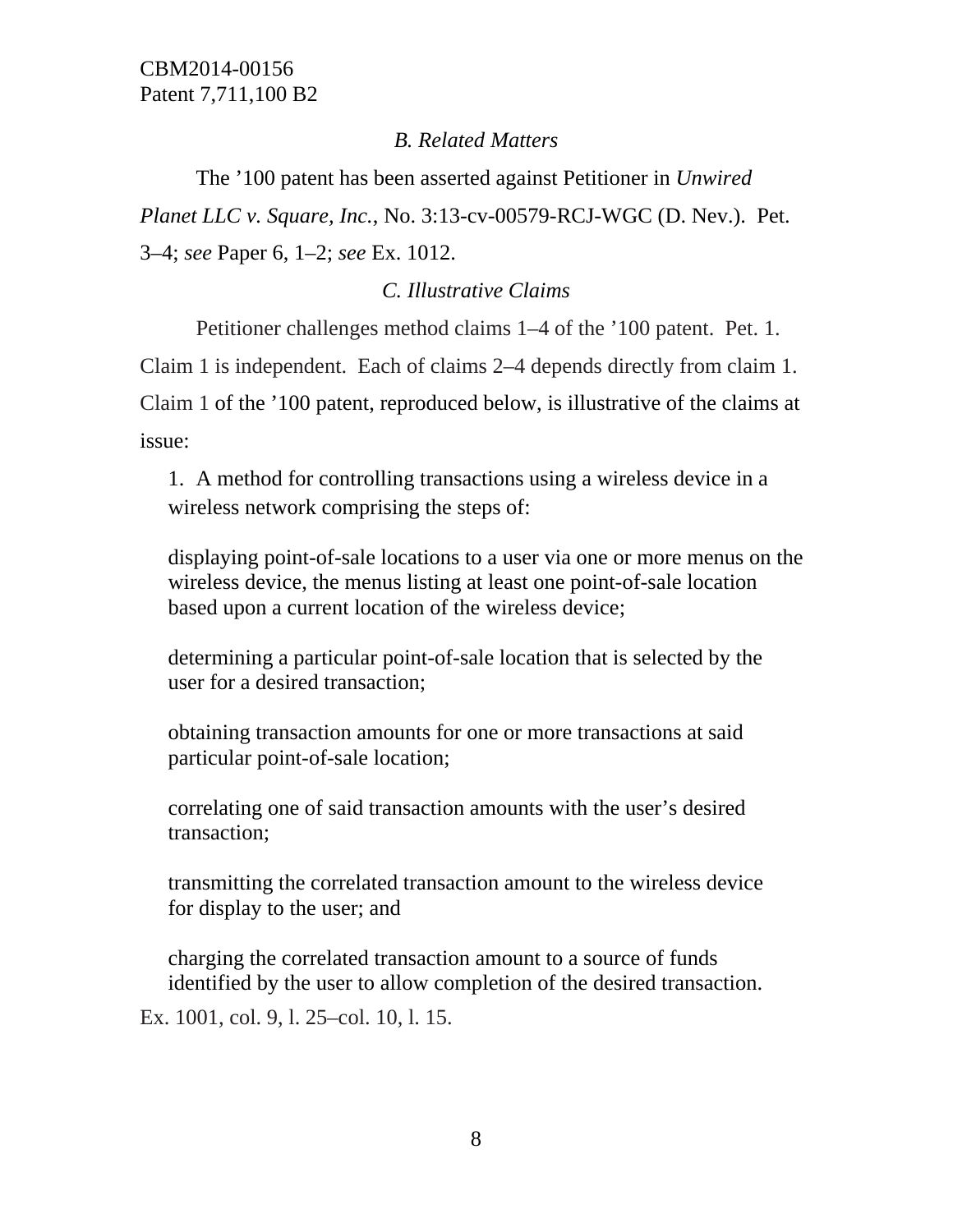#### II. ANALYSIS

#### *A. Financial Product or Service*

A "covered business method patent" is a patent that "*claims* a method or corresponding apparatus for performing data processing or other operations used in the practice, administration, or management of a financial product or service, except that the term does not include patents for technological inventions." Leahy-Smith America Invents Act ("AIA") § 18(d)(1) (emphasis added); *see* 37 C.F.R. § 42.301(a). The "legislative history explains that the definition of covered business method patent was drafted to encompass patents '*claiming* activities that are financial in nature, incidental to a financial activity or complementary to a financial activity.'" *See* Transitional Program for Covered Business Method Patents— Definitions of Covered Business Method Patent and Technological Invention, 77 Fed. Reg. 48,734, 48,735 (Aug. 14, 2012) (quoting 157 Cong. Rec. S5432 (daily ed. Sept. 8, 2011) (statement of Sen. Schumer) (emphasis added)). Consequently, in determining whether a patent is a covered business method patent, "our focus is firmly on the claims." *Par Pharm. Inc. v. Jazz Pharms., Inc.*, Case CBM2014-00149, slip op. at 9 (PTAB Jan. 13, 2015) (Paper 12).

Although the focus is on what the patent *claims*, a patent need only have one challenged claim directed to a covered business method to be eligible for review. Transitional Program for Covered Business Method Patents—Definitions of Covered Business Method Patent and Technological Invention, 77 Fed. Reg. at 48,736; *see also Versata Dev. Grp., Inc. v. SAP Am., Inc.*, 793 F.3d 1306, 1327 (Fed. Cir. 2015) (affirming a Board decision that used a single claim to determine eligibility for covered business method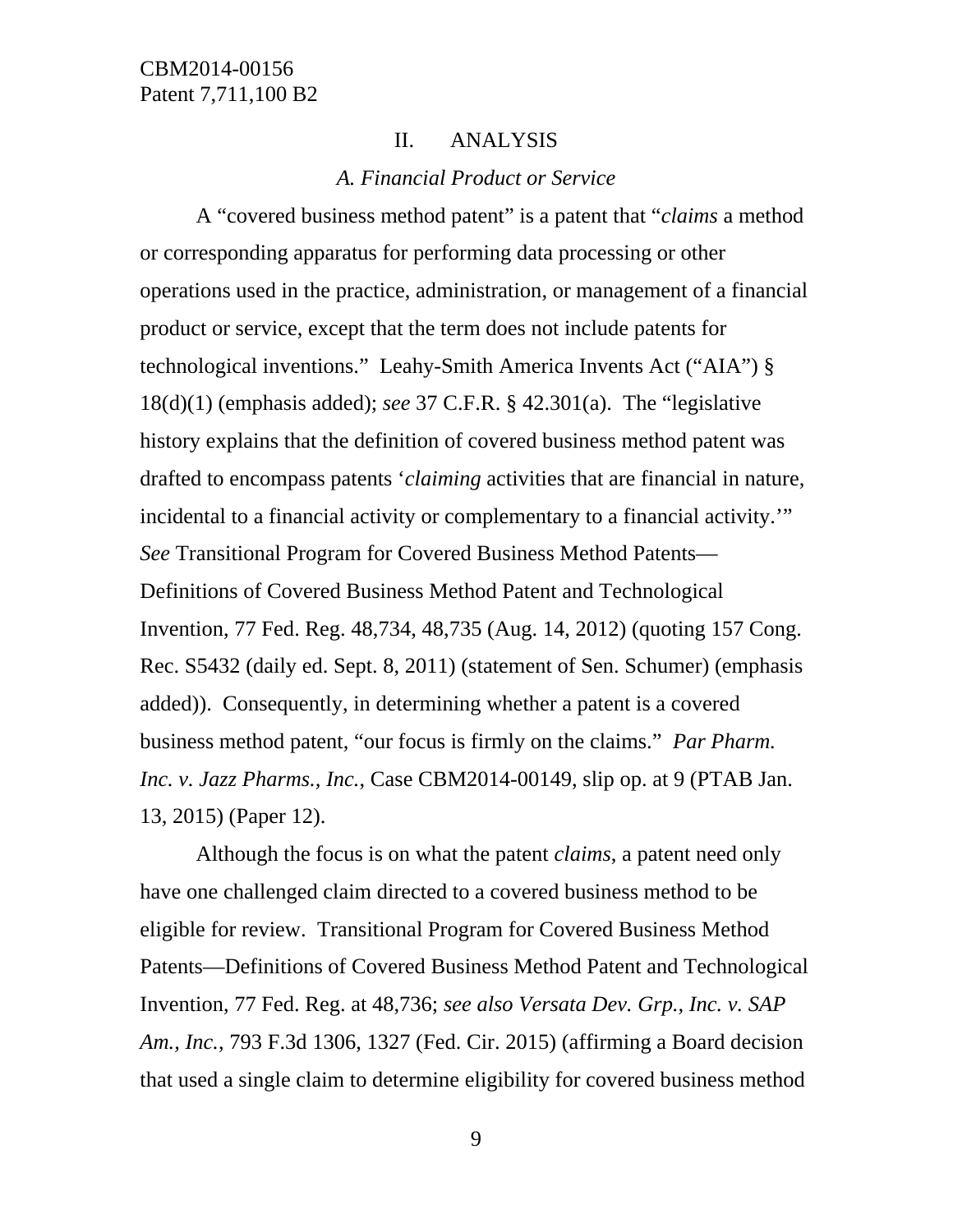patent review). The presence in the challenged claims of financial terminology, or a method step requiring the movement of money, weighs strongly in favor of a financial product or service. *See Apple, Inc. v. SightSound Tech., LLC*, Case CBM2013-00020, slip op. at 11–15 (PTAB Oct. 8, 2013) (Paper 14) ("transferring money electronically"), *aff'd SightSound Tech. LLC v. Apple Inc.*, Dkt Appeal Nos. 2015-1159, 2015- 1160, 2015 WL 8770164 (Fed. Cir. Dec. 15, 2015); *see also FFF Enterprises, Inc. v. AmerisourceBergen Specialty Group, Inc.*, Case CBM2014-00154, slip op. at 7 (PTAB Jan. 29, 2015) (Paper 14) (the challenged claims recite "a server that may be used to create an invoice").

Petitioner argues that "every aspect of the '100 patent demonstrates its relation to the practice, *administration* or management *of financial transactions*." Pet. 5 (emphases added). For example, claim 1 recites in its preamble that the method is "for controlling *transactions*." *Id.* at 5–6 (quoting Ex. 1001, col. 9, l. 24 (emphasis added)). Further, the method of claim 1 recites the step of "charging the correlated transaction amount to a source of funds identified by the user *to allow completion of the desired transaction*." *Id.* at col. 10, ll. 22–24 (emphasis added). Patent Owner does not contest Petitioner's argument that claim 1 is directed to a covered business method. Consequently, at least challenged claim 1 of the '100 patent meets the "financial product or service" component of § 18(d)(1) of the AIA. 37 C.F.R. § 42.301(a).

#### *B. Technological Invention*

According to § 18(d)(1) of the AIA, a "covered business method patent" does not include patents for "technological inventions." To determine whether a patent is for a technological invention, we consider two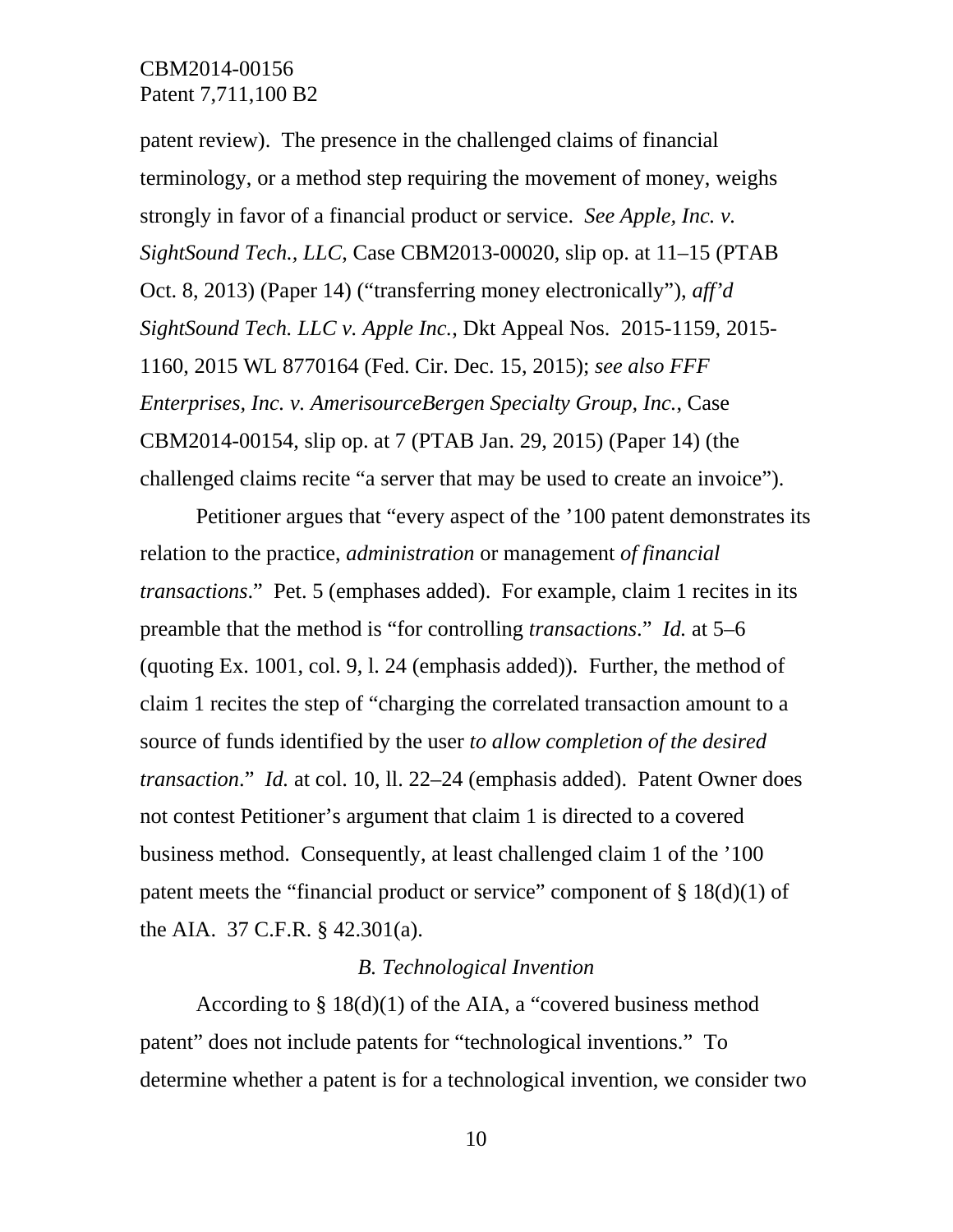factors: "[(1)] whether the claimed subject matter as a whole recites a *technological feature* that is novel and unobvious over the prior art; *and* [(2)] solves a technical problem using a *technical solution*." 37 C.F.R. § 42.301(b) (emphases added).

Petitioner argues that a "wireless device" and a "wireless network" are the only technological features recited in the challenged claims and that these features were neither novel nor unobvious as of December 23, 1997, the effective filing date of the '100 patent. Pet. 8–9. Petitioner relies on disclosure from the '100 patent as referring generally to existing wireless devices and wireless network technologies. Pet. 9 (quoting Ex. 1001, col. 3, ll. 4–8); *see* Ex. 1016 ¶¶ 75–79; Ex. 1022 ¶ 24; *see also* Ex. 1014, Abstract (describing geographic location using a cellular telephone network; issue date Aug. 27, 1991). Moreover, Petitioner argues that the steps of the recited methods do not improve the functioning of either the "wireless device" or the "wireless network" (Pet. Reply 6) or otherwise offer a technological solution to a technological problem (*id.* at 6–7). Instead, the methods recited in the challenged claims merely perform purchase transactions between a user and a merchant using a conventional wireless device and a conventional wireless network, according to their known functions. *Id.* at 7.

Considering the "technological" limitations recited in challenged claim 1, the following claim drafting techniques, for example, typically do not render the claimed subject matter of a patent a "technological invention":

(a) Mere recitation of known technologies, such as computer hardware, *communication or computer networks*, software, memory, computer-readable storage medium, scanners, *display devices* or databases, or *specialized machines, such as* an ATM or *point of sale device*.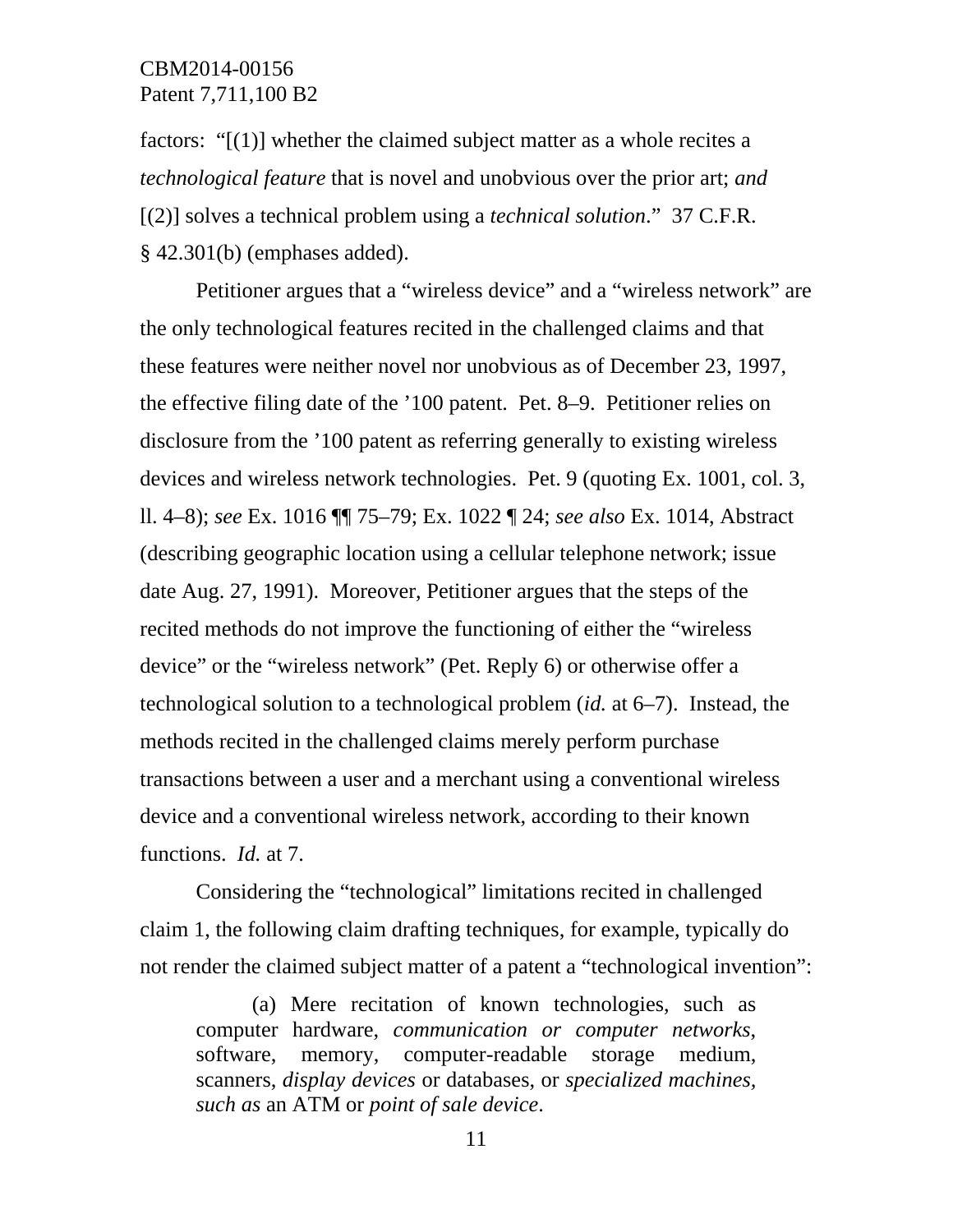(b) *Reciting the use of known prior art technology to accomplish a process or method, even if that process or method is novel and non-obvious*.

(c) Combining prior art structures to achieve the normal, expected, or predictable result of that combination.

Office Patent Trial Practice Guide, 77 Fed. Reg. 48,756, 48,763–64 (Aug.

14, 2012) (emphases added). Moreover, the legislative history of the AIA explains that

[The technological invention exception] is not meant to exclude patents that use known technology to accomplish a business process or method of conducting business––whether or not that process or method appears to be novel. The technological invention exception is also not intended to exclude a patent simply because it recites technology. For example, the recitation of . . . *communication or computer networks*, . . . *display devices*, . . . or *point of sale device[s]* . . . does not make a patent a technological invention.

157 Cong. Rec. S1364 (daily ed. Mar. 8, 2011) (statement of Sen. Schumer) (emphases added).

As the AIA's legislative history makes clear, the recitation of communication or computer networks, display devices, or point-of-sale devices does not make a patent for a technological invention. 157 Cong. Rec. S1364. Moreover, as noted above, reciting the use of known technology, such as the wireless devices described in the Specification and recited in the challenged claims, to accomplish a method also does not make a patent for a technological invention. *Id.*; *see SightSound Tech.*, 2015 WL 8770164 at \*5 ("[A] combination of known technologies does not amount to a 'technological invention' within the meaning of the statute.").

Patent Owner contends that "[t]he wireless device of claim 1 is integral to the operation of the method of claim 1 and further shows that the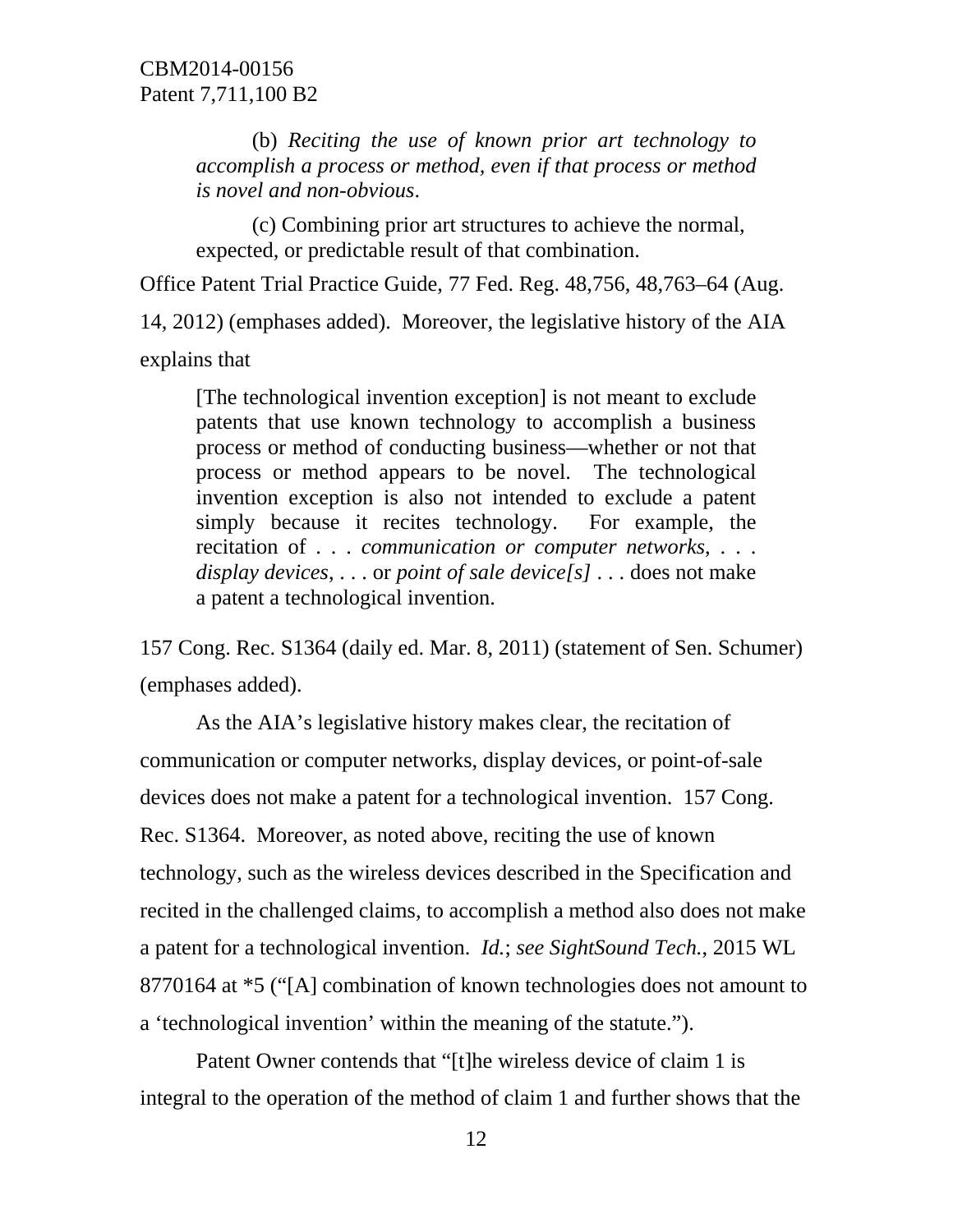-

claim is not directed towards an abstract idea, but towards the use of a tangible technology to solve technical problems." PO Resp. 24 (emphasis added); *see* Tr. 34:8–35:18. Specifically, Patent Owner contends the use of a wireless device in a wireless network allows (1) a user to identify *automatically* at least one point-of-sale location within a geographic area of the current location for display in menus on the wireless device (*id.* at 25(citing Ex. 2007 ¶ 38)); (2) the wireless device to interact remotely with the point-of-sale terminal (*id.* at  $25-26$  (citing Ex. 2007 ¶ 40)); (3) the wireless device to filter electronically the point-of-sale locations, thereby personalizing the locations display (*id.* at 26–27 (cited Ex. 2007 ¶ 43)); and (4) the wireless device to control securely electronic transactions (*id.* at 27 (cited Ex. 2007 ¶ 42)). With respect to the alleged technological solution of automatically determining the at least one point-of-sale location, the challenged claims do not recite a step of "determining" the at least one point-of-sale location. *See* Pet. Reply 6–7; Ex. 2013, 89:13–90:10 ("What you were asking is whether there is an inherent determining step, where a determination has to be made where the wireless device is. And the answer is no."). Similarly, with respect to the electronic filtering of point-of-sale locations, thereby personalizing the locations display, although the Specification discloses the use of a user profile for that purpose (*see* Ex. 1001, col. 6, ll. 42–50), the use of a personal profile is not recited in claims  $1-3$  (*see id.* at col. 9, 1. 23–col. 10, 1. 21).<sup>3</sup> Finally, with regard to the alleged ability of the wireless device to interact remotely with the point-ofsale terminal and to keep user personal information secure in such

 $3$  Challenged claim 4 recites the use of a user profile, but for a different purpose. Ex. 1001, col. 10, ll. 22–24; *see id.* at col. 6, ll. 25–28.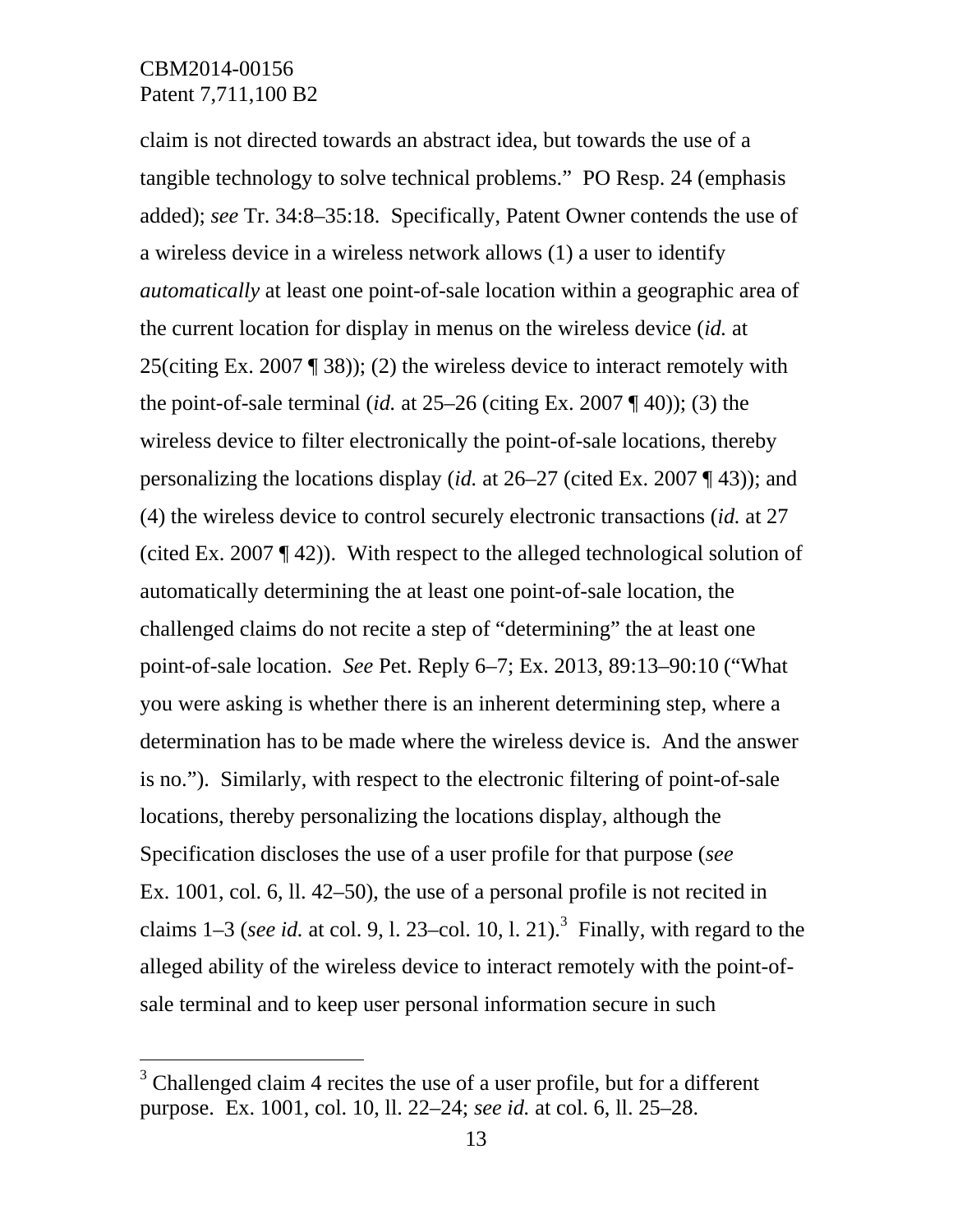interactions, at least challenged claims 1, 3, and 4 do not recite such interaction. Tr. 32:24–34:7; *see* Pet. Reply 3–4; *cf*. Ex. 2007 ¶ 39. Although claim 2 may describe some degree of interaction, the security of such interaction is not recited expressly. Ex. 1001, col. 10, ll. 16–18. Thus, the technological solutions asserted by the Patent Owner are not recited in the challenged claims.

With regard to the automatic identification of potential point-of-sale locations, Patent Owner further indicates that such a system was an improvement over a prompted location entry approach, in which "[a] simple error, such as a mistyped number would result in identification of the wrong point-of-sale terminal for systems employing the prompted entry approach." (PO Resp. 26 (cited Ex. 2007 ¶ 41)). However, neither Patent Owner nor its declarant identifies where this alleged technological problem or its particular technological solution is recited in the challenged claims or disclosed in the Specification of the '100 patent.

At the oral hearing, we asked Patent Owner to identify exactly the technological problem and the technological solution. Tr. 32:6–11. Patent Owner responded that

*the technological problem described in the patent, Your Honor, is the inability of point-of-sale locations at that time to accept all forms of payment*. And, so, you know, whether that's a technological problem or a business problem, it's described in the patent as a technological problem and *the solution is to allow you to pay with a wireless device*.

*Id.* at 32:12–18 (emphases added). However, Patent Owner had acknowledged that the "charging" step of claim 1 does not recite use of the wireless device or the wireless network. *Id.* at 26:1–7. Thus, regarding this alleged technological problem, at least claim 1 does not recite Patent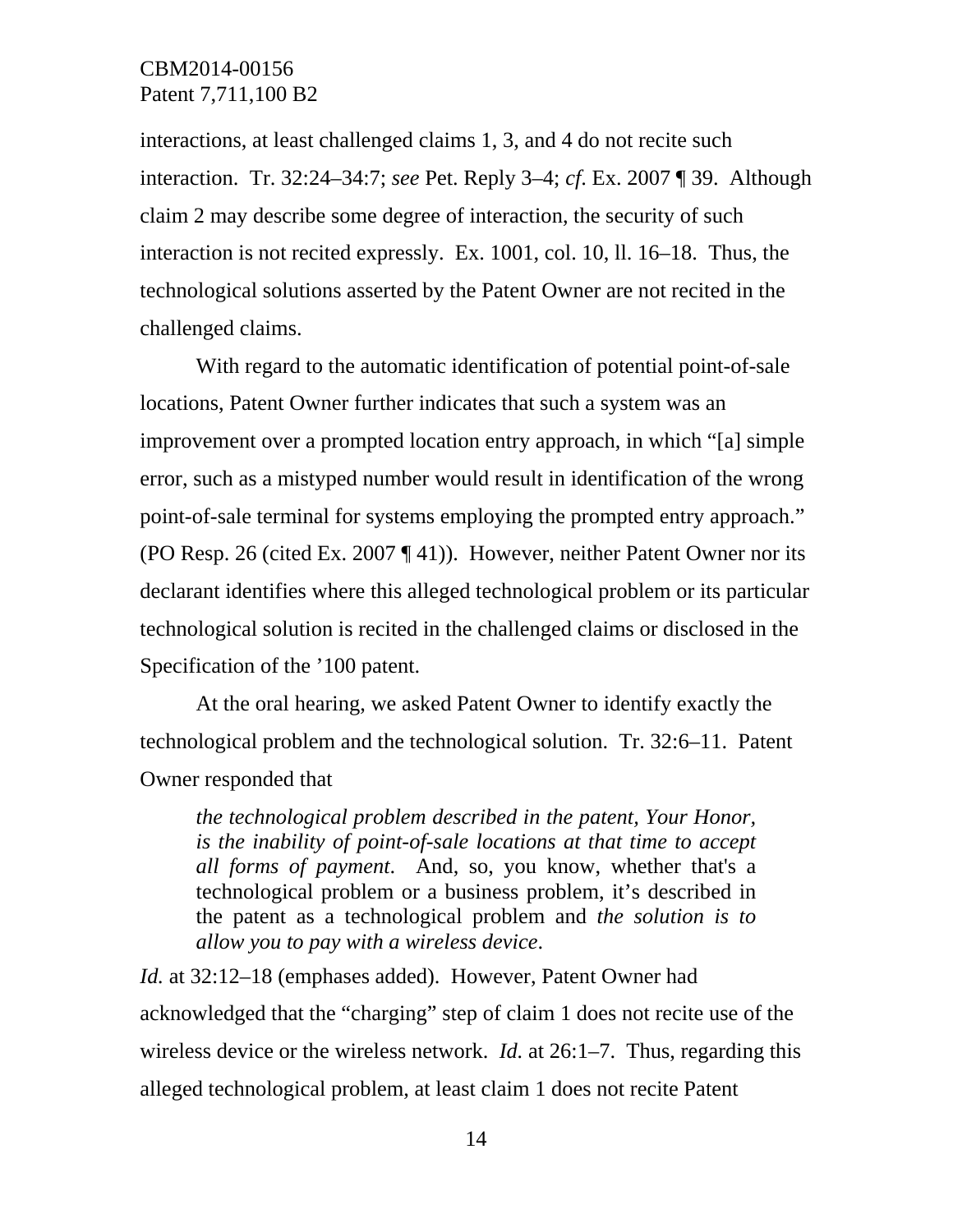Owner's proposed technological solution. Patent Owner suggested alternatively that claim 2 recites the use of a wireless device for the approval of a transaction. *Id.* at 33:15–34:7. Nevertheless, only one claim need satisfy the requirements of 37 C.F.R. §§ 42.301(a) and 42.301(b) in order for the patent to qualify for treatment as a covered business method patent. *Versata*, 793 F.3d at 1327. Thus, any arguments regarding claim 2 do not overcome the fact that claim 1 is all that is needed to qualify this patent as a covered business method patent.

Finally, Patent Owner contends that, during the prosecution of the '100 patent, the Examiner restricted the claims that eventually issued as challenged claims 1–4 from other pending claims, but the Examiner did not *initially* classify the restricted claims in Class 705, commonly associated with business methods. PO Resp. 10–12, 45–47 (citing Ex. 1002, 71–74). Although it was anticipated that many covered business method patent reviews would be of patents classified in Class 705 of the United States Classification System, classification in Class 705 is not a substitute for the foregoing analysis of the claimed subject matter of the patent. According to the legislative history of the AIA,

[o]riginally, class 705 was used as the template for the definition of business method patents in section 18. *However, after the bill passed the Senate, it became clear that some offending business method patents are issued in other sections.* So the House bill changes the definition only slightly so that it does not directly track the class 705 language.

157 Cong. Rec. S5410 (daily ed. Sept. 8, 2011) (statement of Sen. Schumer) (emphasis added); *see* Transitional Program for Covered Business Method Patents—Definitions of Covered Business Method Patent and Technological Invention, 77 Fed. Reg. at 48,736 (Comment 5 and Response), 48,738–39.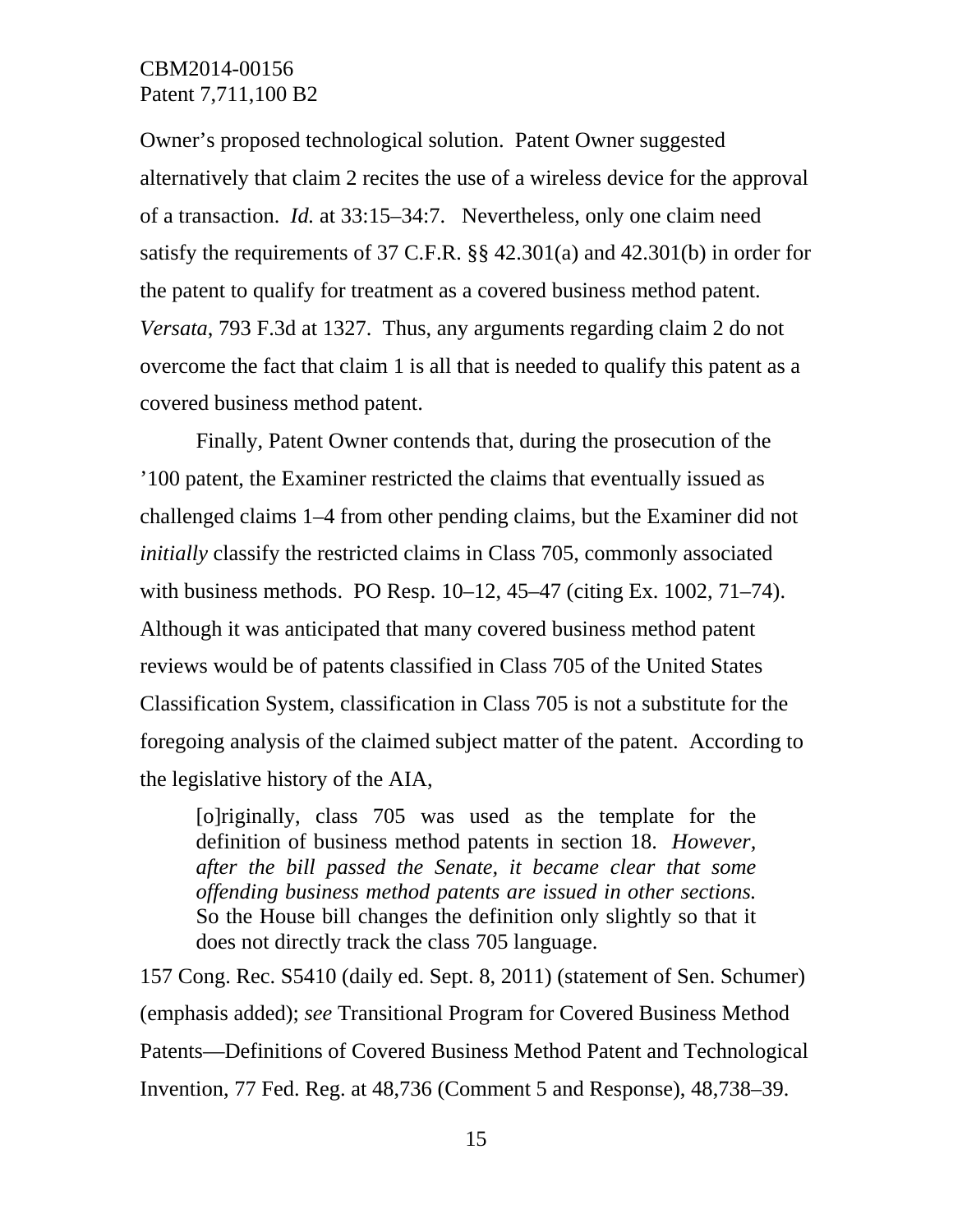Thus, classification in Class 705, or classification in a class other than Class 705, is insufficient evidence to demonstrate that a patent is, or is not, a covered business method patent.<sup>4</sup>

Consequently, based on the analysis above, Petitioner has shown that, at least, challenged claim 1 of the '100 patent is directed to a covered business method. Therefore, the '100 patent is eligible for review under AIA  $\S$  18(d)(1).

*C. Asserted Grounds of Unpatentability* 

#### *1. Claim Construction*

l

Consistent with the statute and the legislative history of the AIA, we interpret claims of an unexpired patent using the broadest reasonable interpretation in light of the specification of the patent. *See* 37 C.F.R. § 42.300(b); *Versata*, 793 F.3d at 1327–28 (approving use of broadest reasonable construction in CBM proceedings); *In re Cuozzo Speed Techs. LLC*, 793 F.3d 1268, 1277 (Fed. Cir. 2015) ("Congress implicitly approved the broadest reasonable interpretation standard in enacting the AIA"); *id.* at 1278 ("the standard was properly adopted by PTO regulation"). There is a presumption that claim terms are given their ordinary and customary meaning, as would be understood by a person of ordinary skill in the art in the context of the specification.<sup>5</sup> *See In re Translogic Tech. Inc.*, 504 F.3d

<sup>&</sup>lt;sup>4</sup> Despite Patent Owner's contention, the '100 patent ultimately was classified in Class 705, Subclasses 39 and 67. Ex. 1001, page 1 (52); *see* Pet. 6–7.

 $<sup>5</sup>$  Each of Petitioner and Patent Owner proposes a definition for a person of</sup> ordinary skill in the art. Ex. 1016 ¶ 15; Ex. 1022 ¶ 12; Ex. 2007 ¶¶ 23–24. The definitions do not differ materially. Therefore, to the extent necessary, we adopt Petitioner's definition which is sufficiently broad to encompass the qualifications of the declarants.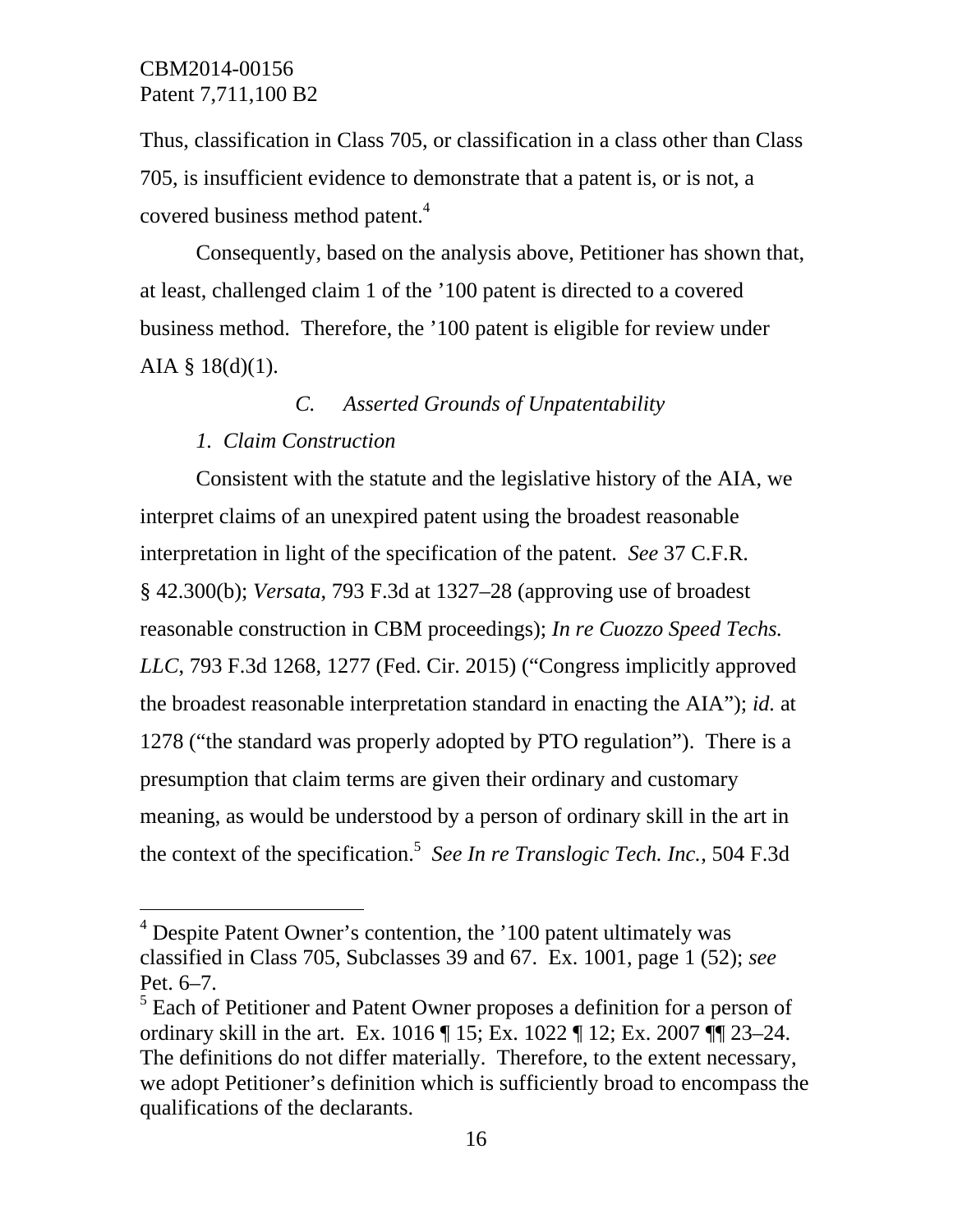l

1249, 1257 (Fed. Cir. 2007). Thus, we begin our construction of any claim terms with the recitation of the claim. An applicant may rebut that presumption by providing a definition of the term in the specification with reasonable clarity, deliberateness, and precision. *See In re Paulsen*, 30 F.3d 1475, 1480 (Fed. Cir. 1994). In the absence of such a definition, limitations are not to be read from the Specification into the claims. *See In re Van Geuns*, 988 F.2d 1181, 1184 (Fed. Cir. 1993).

Each of Petitioner and Patent Owner proposes constructions for the terms: "menu," "transaction amounts," and "correlating." Pet. 13–18; PO Resp. 6–9. Each party agrees, however, that we need not construe any terms in order for us to assess whether the challenged claims are patentable under 35 U.S.C. § 101. Tr. 7:4–11, 37:1–15; *see* PO Resp. 4–5. Consequently, we do not need to construe expressly any of these claim terms.<sup>6</sup>

Nevertheless, the construction of two claim terms assists in our determination of whether the challenged claims recite patent eligible subject matter: (1) "displaying point-of-sale locations to a user via one or more menus on the wireless device, the menus listing at least one point-of-sale location" and (2) "based upon a current location of the wireless device."

*a. "displaying point-of-sale locations to a user via one or more menus on the wireless device, the menus listing at least one pointof-sale location . . ."* 

Although the claim term recites "displaying point-of-sale *locations*," the remainder of the term recites that the "locations" are displayed "via *one* 

 $6$  Although "claim construction is not an inviolable prerequisite to a validity determination under § 101" (*Bancorp Serv's, L.L.C. v. Sun Life Assurance Co. of Can.*, 687 F.3d 1266, 1273 (Fed. Cir. 2012)), "the determination of patent eligibility requires *a full understanding of the basic character* of the claimed subject matter" (*id.*at 1273–74 (emphasis added)).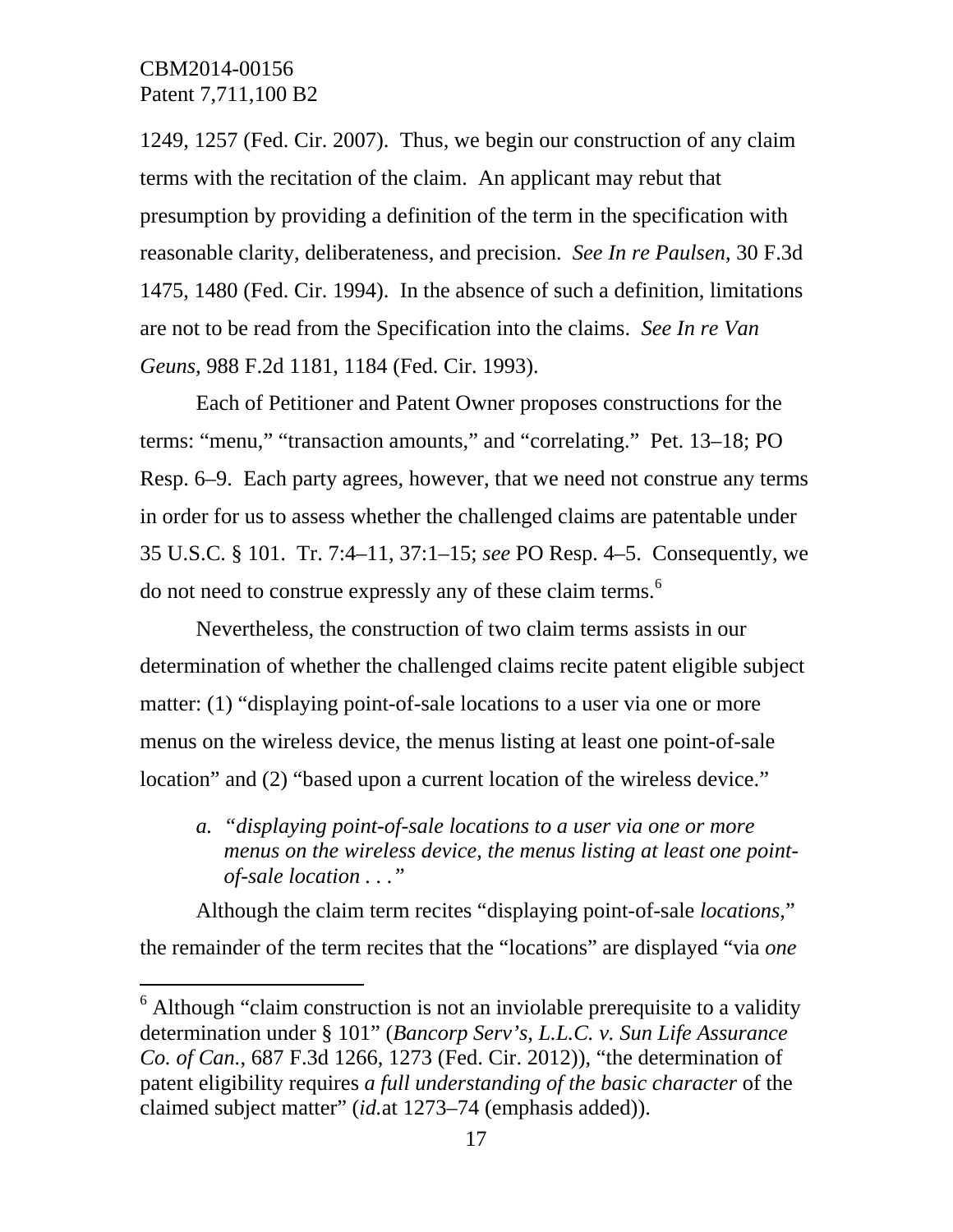$\overline{a}$ 

*or more* menus" and that "the [one or more] menus list[] *at least one* pointof-sale location." Ex. 1001, col. 10, ll. 1–4 (emphases added); *see* Pet. 16; Pet. Reply 14; *but see* PO Resp. 6. Despite the initial, general reference to "locations," the plain and ordinary meaning of this claim term requires at least on point-of sale location because the claim term recites displaying *one or more* menus, the *one or more* menus listing *at least one* point-of-sale locations. Thus, at a minimum, the language of this term recites displaying to a user on the wireless device, at least one menu listing at least one pointof-sale location. Although we do not ignore the initial reference to "pointof-sale *locations*" following the word "displaying," we understand its meaning in the context of the explanatory and limiting language that follows. *See Versa Corp. v. Ag–Bag Int'l Ltd.*, 392 F.3d 1325, 1330 (Fed. Cir. 2004) (holding that "in context, the plural can describe a universe ranging from one to some higher number, rather than requiring more than one item").<sup>7</sup>

In addition, our construction of this term is consistent with the disclosure of the Specification of the '100 patent. Although the Specification discloses embodiments, in which the one or more menus may list a plurality of point-of-sale locations (*e.g.*, Ex. 1001, col. 4, ll. 55–57; col. 5, ll. 6–10), Petitioner also points to at least one embodiment in which a "menu" may list a single point-of-sale location. Pet. Reply 14 (citing Ex.

<sup>7</sup> *See also Interactive Gift Exp., Inc. v. Compuserve Inc.*, 256 F.3d 1323, 1334 (Fed. Cir. 2001) ("Although the single element of claim 37 initially mentions material objects in the plural, it is later modified by a singular reference and does not require more than one material object . . . . Accordingly, we hold that the entirety of the specification dictates that the reference to a plurality be understood to refer to a 'supply' of blank material objects, and that the supply can consist of one material object.").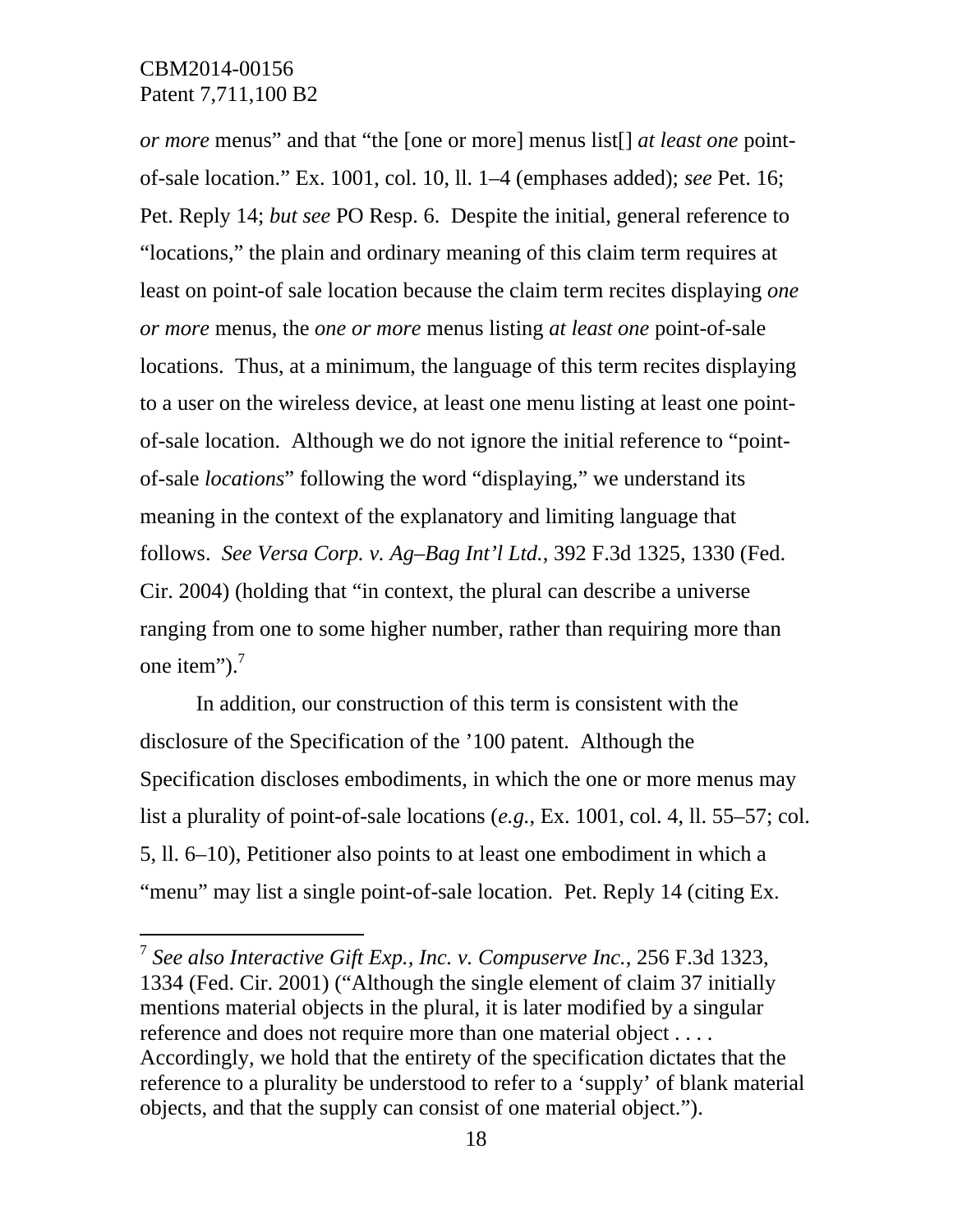1001, col. 8, ll. 33–37, Fig. 4 (depicting Box 407)). The Specification, however, discloses other embodiments which only require or involve a single point-of-sale location (*see id.* at Abstract ("A customer . . . identifies a point-of-sale [location] . . ."); col. 3, ll. 31–41 (Figure 1 depicts point-of-sale terminal 11 at point-of-sale location 100.); col. 5, ll. 13–16 ("Depending upon the size of display 15 *and the number of businesses displayed*, the customer *may have to scroll* through one or more menu screens to find a particular point of sale location 100." (emphases added)); col. 6, ll. 54–56 ("For example, they may shop at the same grocery store or they may use *the same neighborhood gas station every week*." (emphasis added)). Thus, we determine that the broadest reasonable interpretation of this term in the context of the Specification of the '100 patent is "displaying at least one point-of-sale location to a user via one or more menus on the wireless device, the one or more menus listing at least one point-of-sale location."

#### b. ". . . *based upon a current location of the wireless device*"

Petitioner argues that this term broadly describes uses "based on" the determination of the location of a wireless device by means of location determining technology and by direct input from a user. Pet. 21–22, 25; Pet. Reply 7–10. Petitioner acknowledges that the method may be performed using location determining technology, but argues that the claims do not recite the use of such technology expressly or solely. Pet. Reply 7–8. Because the one or more menus listing at least one point-of-sale location is displayed to the user "on the wireless device," we understand that the user and the wireless device are located together. Petitioner argues that the Specification discloses alternative ways of *basing* one or more menus on "a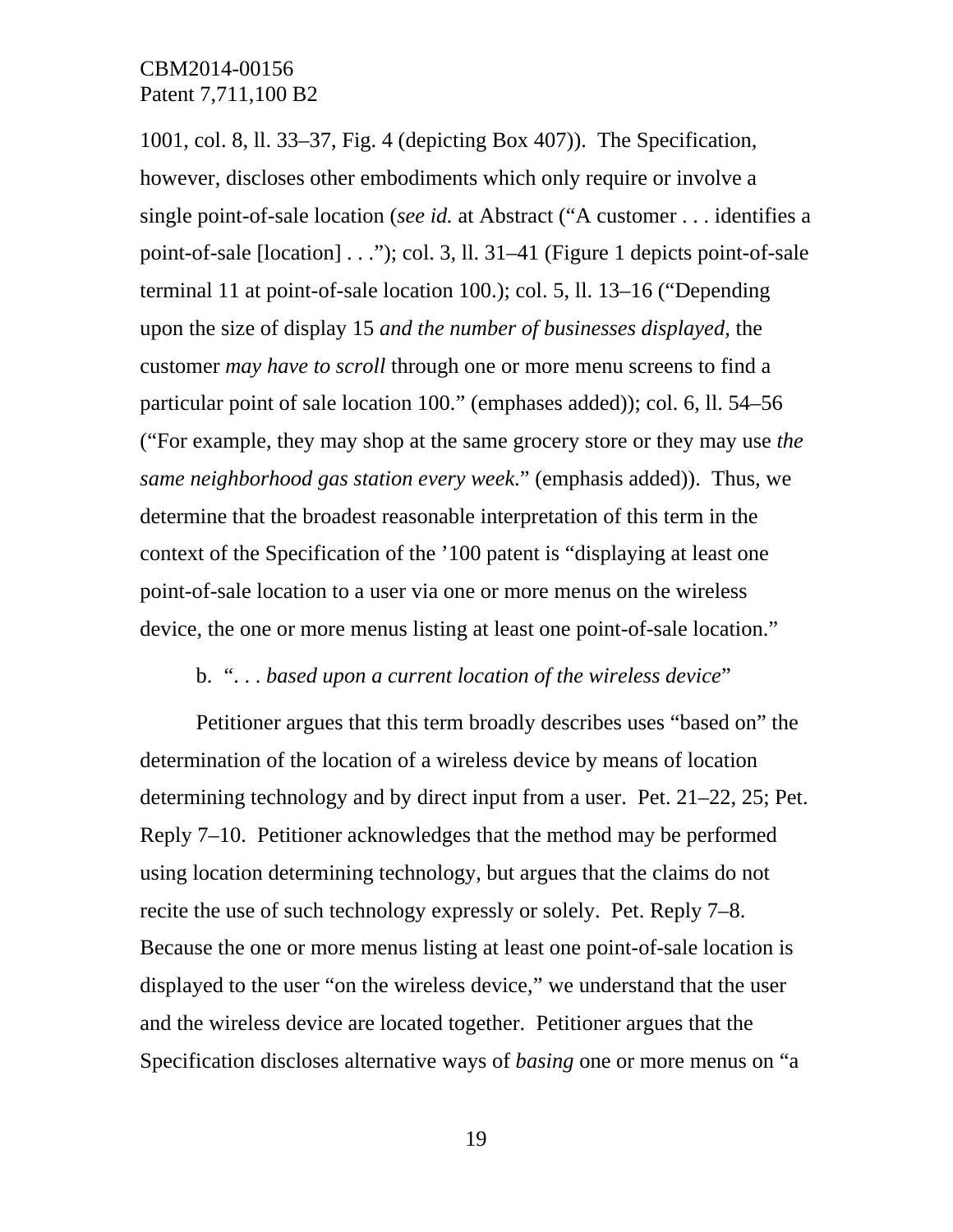-

current location of the wireless device." *See, e.g.*, Ex. 1001, Abstract; col. 3, ll. 31–41; col. 5, ll. 13–16; col. 6, ll. 54–56.

Beginning with the language of the claims, the claims are completely silent as to how "a current location of the wireless device" is ascertained. Patent Owner, in effect, asks us to read an entire additional step into this method of "determining a current location of the wireless device using location determining technology" through the term "current location of the wireless device." There is nothing in the claims themselves that require such a narrowing of the claims.

With no explicit support in the claim language for such a narrow reading of "a current location of the wireless device," Patent Owner turns to the Specification. Patent Owner contends that only the embodiments of the Specification disclosing location determining technology $\delta$  may be used to *determine* the at least one point-of-sale location for listing in the one or more *displayed* menus. PO Resp. 14–18; *see* Ex. 2007 ¶¶ 38–62. Further, Patent Owner contends that certain embodiments disclosed in the Specification are not suitable for use in the method recited in claim 1. PO Resp. 18–20. In particular, Patent Owner asserts that the embodiment in which all point-ofsale locations, regardless of the location of the wireless device (*see* Ex. 1001, col. 7, l. 67–col. 8, l. 2), are displayed and the embodiment in which the user is "at a gas station" and selects from menus and entries on menus to identify the gas station, at which he or she is, before entering the identifying number of a particular point-of-sale terminal, i.e., a particular gas pump (*see id.* at col. 8, ll. 5–24; Fig. 4), does not teach displaying one or

<sup>&</sup>lt;sup>8</sup> We further note that Patent Owner fails to indicate where the term "location determining technology" appears in the Specification of the '100 patent.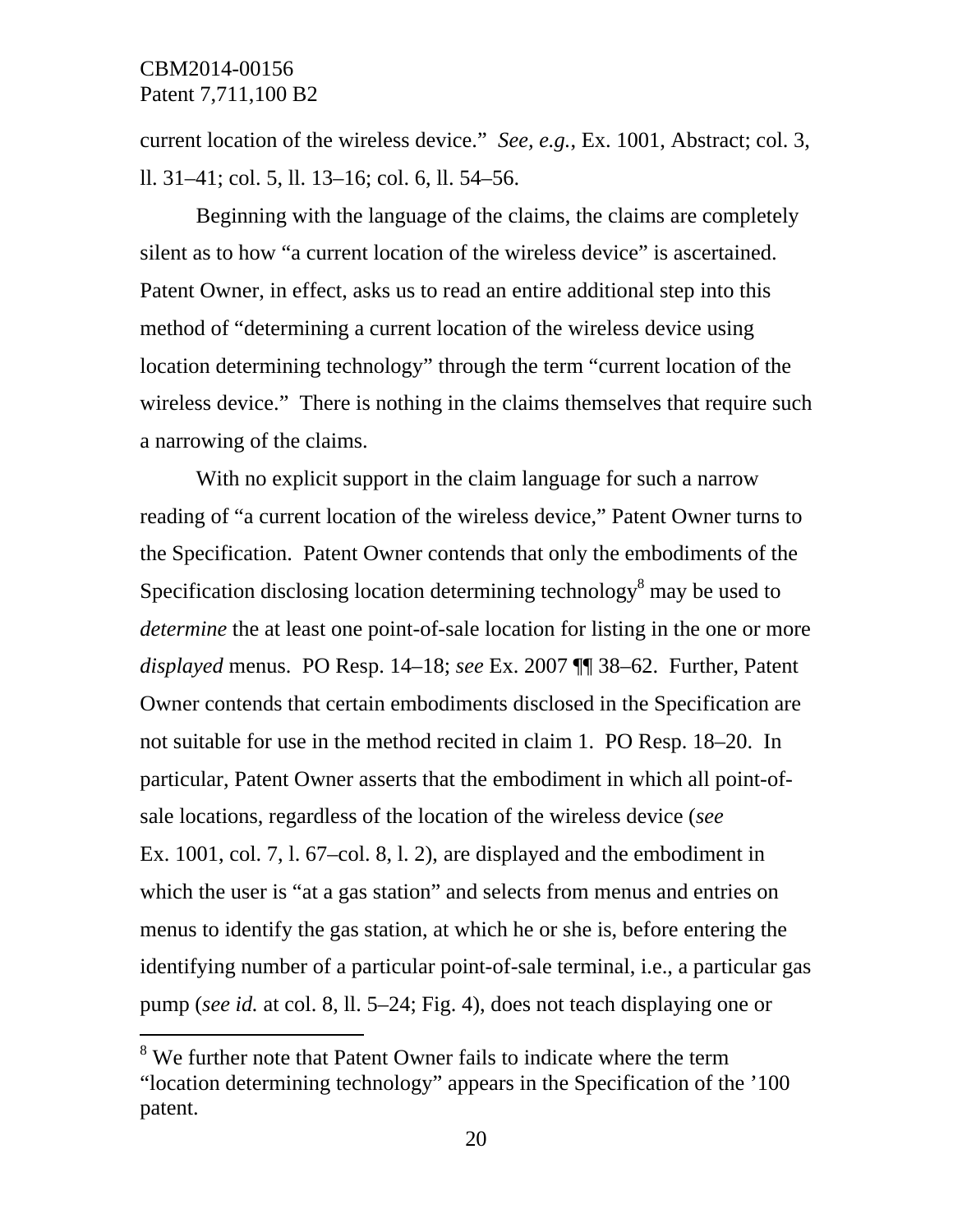more menus, each listing at least one point-of sale location "based upon a current location of the wireless device." We disagree.

With regard to the embodiment described in Figure 4 of the '100 patent, the Specification explains that "[t]he menus described above can be modified to present *almost any sequence of information to the customer*." Ex. 1001, col. 8, ll. 32–33 (emphasis added). Thus, the teaching of the Specification is sufficiently broad to permit the input of the location of the user (*see id.* at Fig. 4 (address "information" of menu 403)) to identify the location of the user and the wireless device. Moreover, although the Specification teaches that "[t]he point of sale location *can be identified* by selecting from a series of menus presented on the wireless display or by entering a unique location identifier on the wireless device" (*id.* at col. 2, ll. 31–33), the challenged claims do not recite a step for determining the location of the user or the wireless device. *See* Ex. 1022 ¶ 27; Ex. 2013, 89:13–90:10. Either some form of location determining technology or direct input by the user may be used for determining the point-of-sale locations, but the scope of the challenged claims is not limited to either means. *See* Ex. 1001, col. 3, ll. 2–11; col. 9, ll. 16–20.

In view of the breadth of the disclosure of the Specification of the '100 patent and of the challenged claims, the determination of the current location of the wireless device is not limited strictly to any one or a specific subset of the embodiments disclosed in the Specification. Even if the use of location determining technology would have been an improvement over prompted or manual entry approaches, that is not a reason to construe the claims to exclude those approaches. *See* Ex. 2007 ¶¶ 40–41. Finally, in the '100 patent, as originally filed, the Applicant presented claims 60–62, which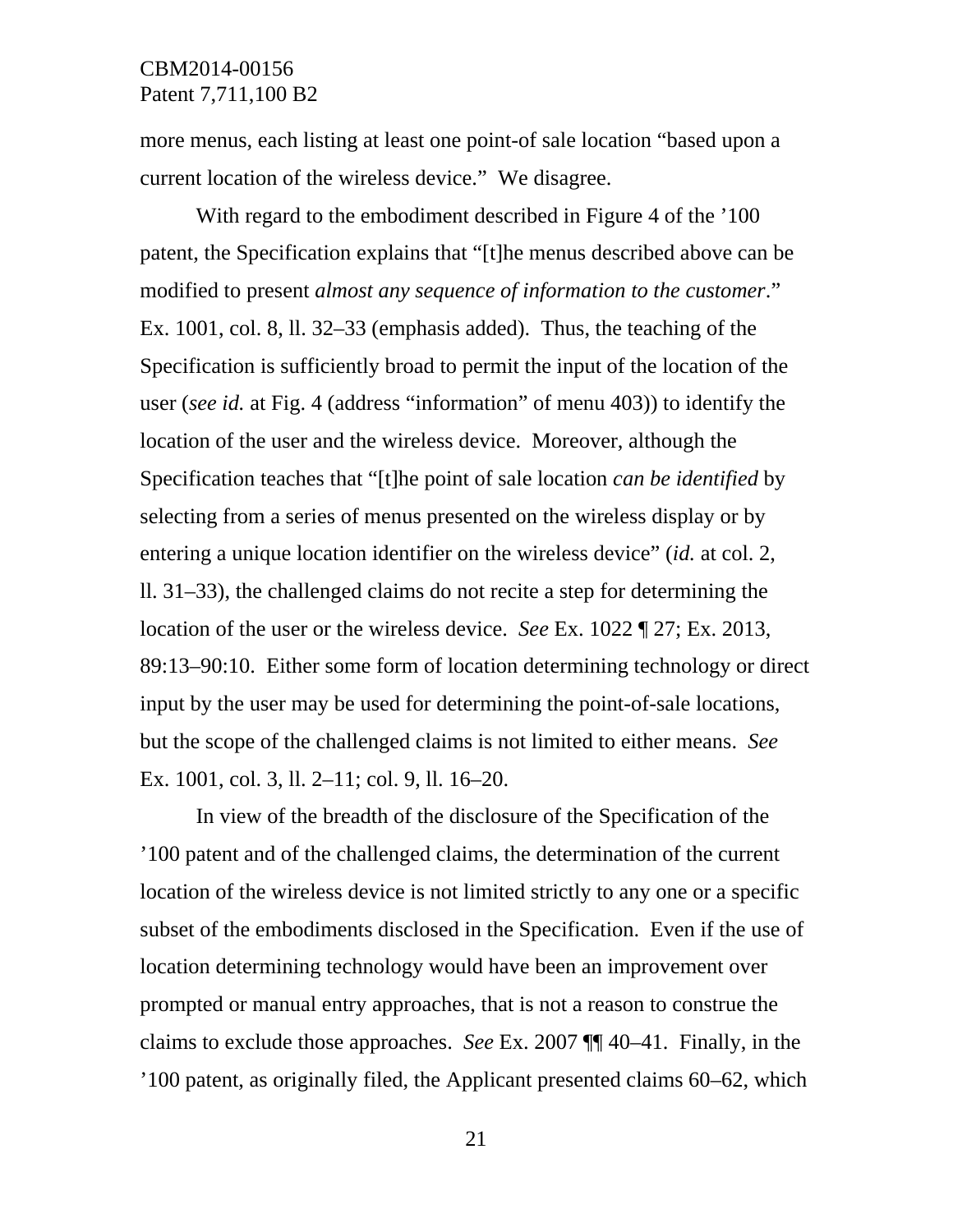recited specific location finding technology, e.g., "means for determining a geographic area of said customer" (claim 60), and, specifically, "identifying a wireless network antenna which is communicating with said customers' wireless telephones'" (claim 62). Ex. 1002, 142; *see* Pet. Reply 5; Ex. 1022 ¶ 40. Thus, when the Applicant wished to draft claims limited to location determining technology, the Applicant did so. We conclude that the deliberate choice to use broader language in the challenged claims, instead of the narrower language of earlier claims, strongly supports that the two are not coextensive. *See SightSound Tech.*, 2015 WL 8770164, at \*8 (citing *Arlington Indus., Inc. v. Bridgeport Fittings, Inc.*, 632 F.3d 1246, 1255 (Fed. Cir. 2011)).

Consequently, we determine that the broadest reasonable interpretation of this term in view of the plain and ordinary meaning of the claim language and the disclosure of the Specification of the '100 patent is "based upon a current location of the user and the wireless device" and without regard to the means used to determine that location.

#### *2. Patent-Eligible Subject Matter*

When analyzing the challenged claims for patent eligibility under 35 U.S.C. § 101, we first consider whether the patent claims fall within one of the four statutory categories of patent eligibility: process, machine, manufacture, or composition of matter. *Ultramercial, Inc. v. Hulu, LLC*, 772 F.3d 709, 713–14 (Fed. Cir. 2014). Here, each of challenged claims 1–4 is directed to a method, i.e., a process. *See supra* Section I.C.

In *Alice Corp. v. CLS Bank, Int'l*, 134 S. Ct. 2347, 2354 (2014), the U.S. Supreme Court confirmed that it has long held that § 101 contains "'an important implicit exception: Laws of nature, natural phenomena, and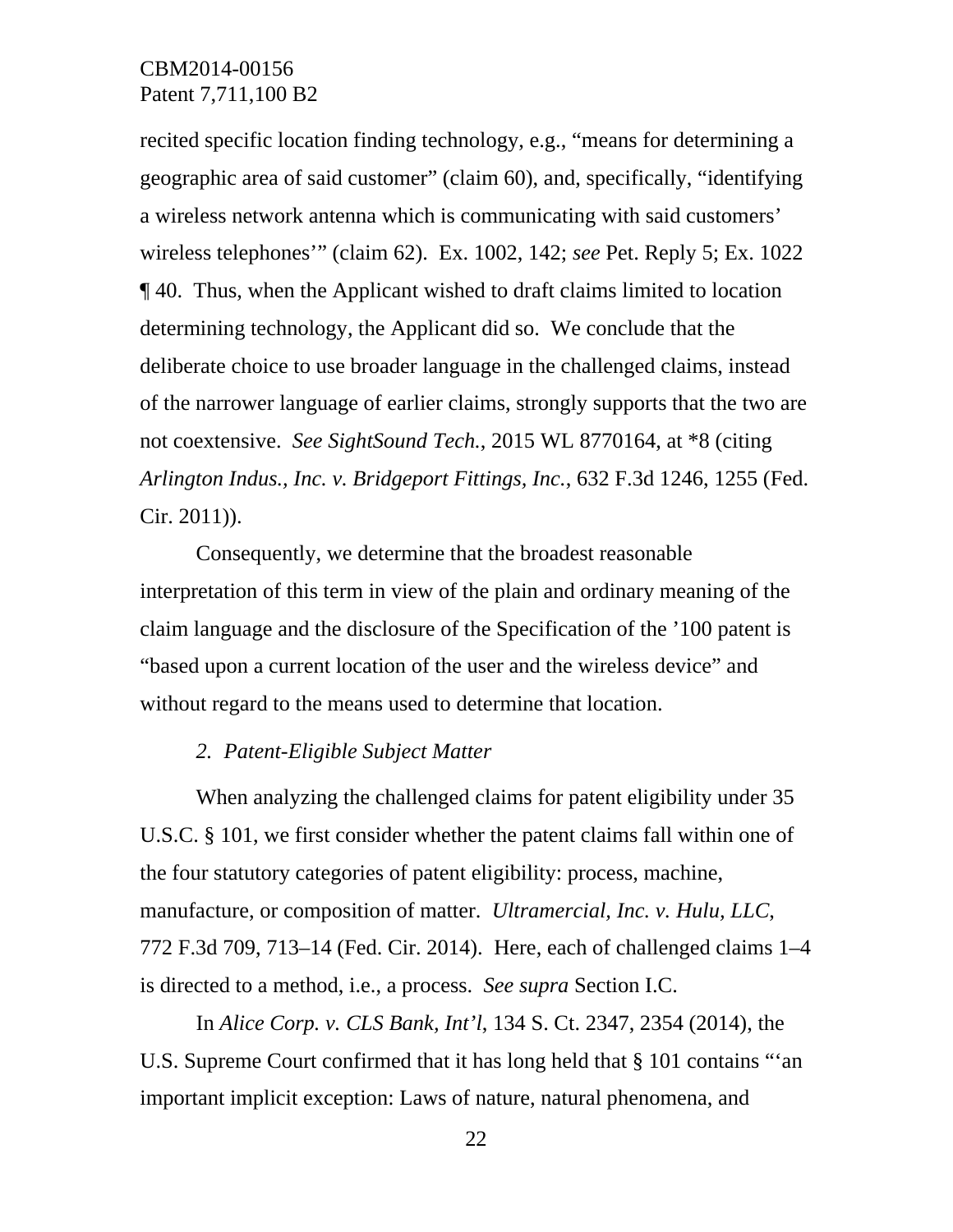abstract ideas are not patentable.'" *See Ass'n for Molecular Pathology v. Myriad Genetics, Inc.*, 133 S. Ct. 2107, 2116 (2013) (internal quotation marks and brackets omitted). The Court "described the concern that drives this exclusionary principle as one of pre-emption." *Alice*, 134 S. Ct. at 2354 (citing *Bilski* v. *Kappos*, 561 U.S. 593, 611–12 (2010)). Importantly, the Court "tread[s] carefully in construing this exclusionary principle lest it swallow all of patent law. At some level, 'all inventions . . . embody, use, reflect, rest upon, or apply laws of nature, natural phenomena, or abstract ideas.'" *Alice*, 134 S. Ct. at 2354 (citations omitted).

In *Mayo Collaborative Serv's* v. *Prometheus Lab's, Inc.*, 132 S. Ct. 1289, 1296–97 (2012), the Court established a two-step framework for determining subject matter eligibility under 35 U.S.C. § 101 and noted that:

*First, we determine whether the claims at issue are directed to one of those patent-ineligible concepts. If so, we then ask, "[w]hat else is there in the claims before us?"* To answer that question, we consider the elements of each claim both individually and "as an ordered combination" to determine whether the additional elements "transform the nature of the claim" into a patent-eligible application. We have described step two of this analysis as a search for an "'inventive concept'"—*i.e.,* an element or combination of elements that is "sufficient to ensure that the patent in practice amounts to significantly more than a patent upon the [ineligible concept] itself."

*Alice*, 134 S. Ct. at 2355 (emphasis added).

# *a. Under Step One of Mayo, Are the Claims Directed to an Abstract Idea?*

Consistent with the Court's framework, we next consider whether the claims at issue are directed to one of the patent-ineligible concepts. In *Alice*, the Supreme Court did not "delimit the precise contours of the 'abstract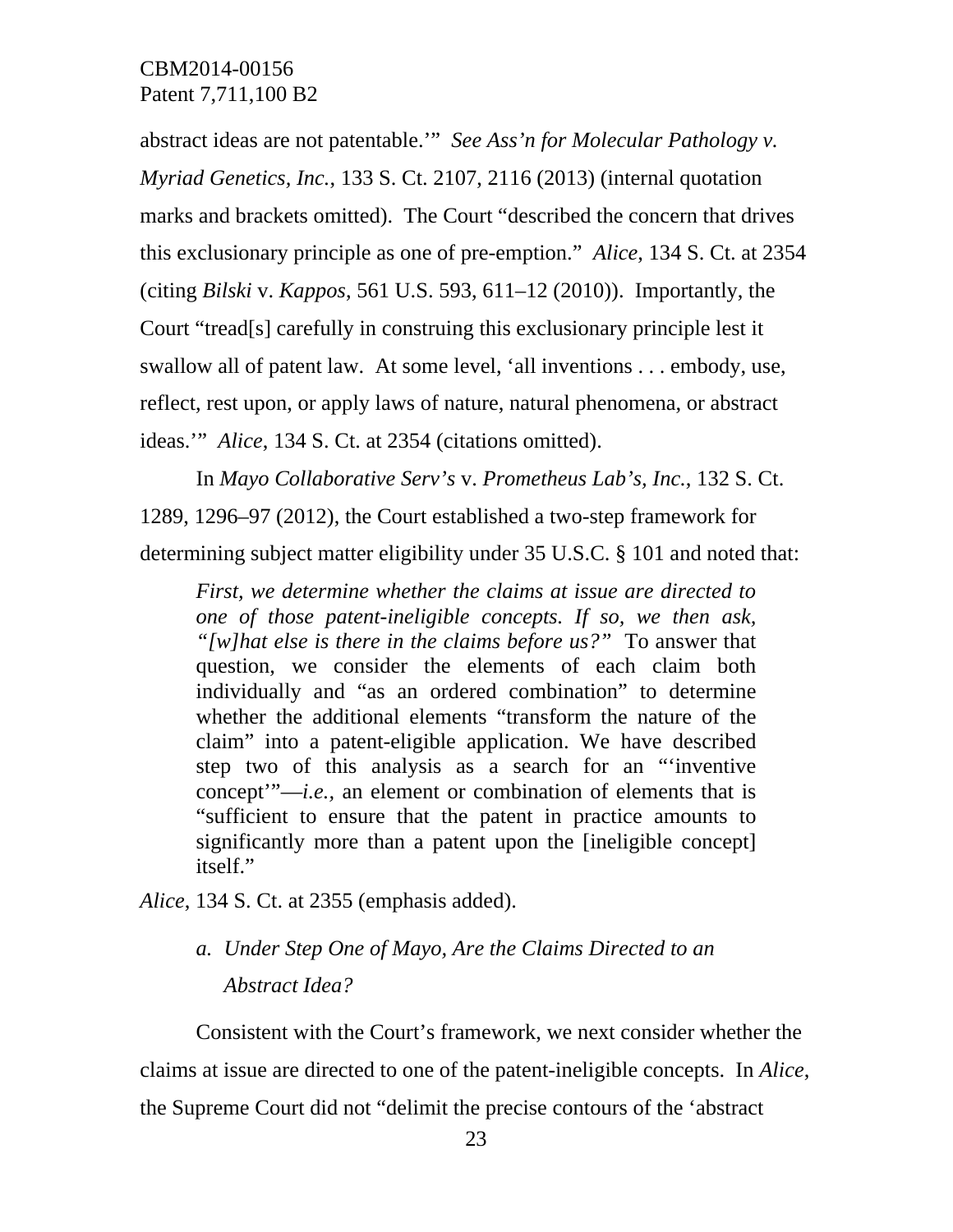-

ideas' category." *Alice*, 134 S. Ct. at 2356–57. Nevertheless, developing case law has provided some guiding principles for identifying concepts within the "abstract ideas" category. For example, "[w]e know that some fundamental economic and conventional business practices are also abstract ideas." *DDR Holdings, LLC v. Hotels.com, L.P.*, 773 F.3d 1245, 1256 (Fed. Cir. 2014) (citing *Bilski*, 561 U.S. at 611 (hedging as a "fundamental economic practice"); *Alice* 134 S. Ct. at 2356 (intermediated settlement as a "fundamental economic practice")). Moreover, the U.S. Court of Appeals for the Federal Circuit explained in *DDR Holdings* that "[i]n some instances, patent-ineligible abstract ideas are plainly identifiable and divisible from the generic computer limitations recited by the remainder of the claim," such as where the claims simply instruct a practitioner to implement a fundamental economic practice on a generic computer. *DDR Holdings*, 773 F.3d at 1256. For example, "[i]n *buySAFE, Inc. v. Google, Inc*., 765 F.3d 1350,1355 (Fed. Cir. 2014), the claims merely recited no more than using a computer to send and receive information over a network in order to implement the abstract idea of creating a 'transaction performance guaranty.'"<sup>9</sup> *Id*. Thus, where the claims do no more than recite a fundamental economic practice and conventional hardware elements, and the recitation is directed to nothing more than the performance of that practice using those elements, such claims are directed to an abstract idea and are patent-ineligible. Pet. 18–19.

Petitioner argues that "[t]he claims of the '100 patent are directed toward an abstract idea -- *a purchase transaction between a customer and a* 

<sup>9</sup> *See also Ultramercial*, 772 F.3d at 716 ("Narrowing the abstract idea of using advertising as a currency to the Internet is an 'attempt[] to limit the use' of the abstract idea 'to a particular technological environment,' which is insufficient to save a claim.").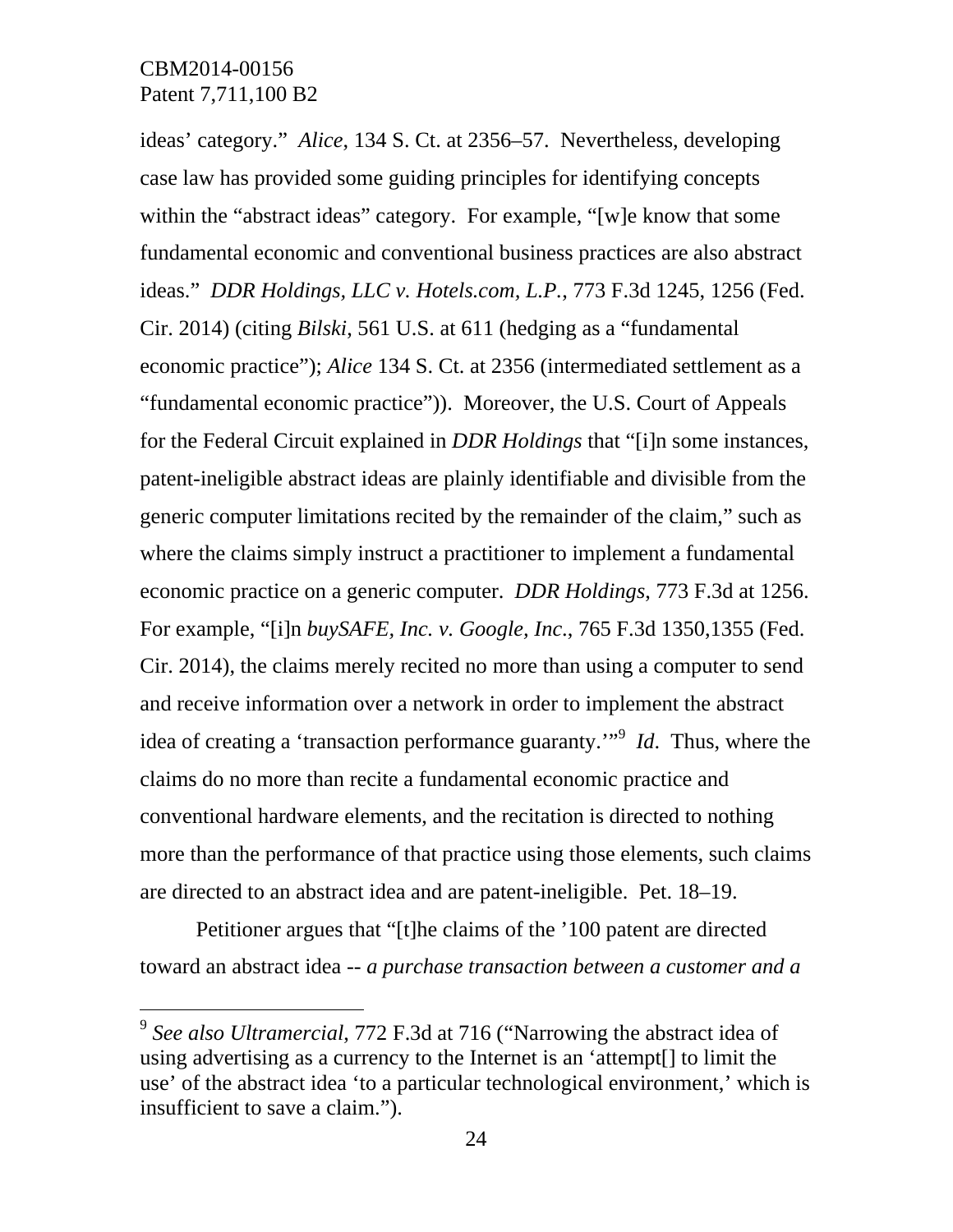-

*merchant*." *Id.* at 20 (emphasis added). Petitioner further argues that only two steps of the recited method, i.e., the "displaying" and "transmitting" steps, recite the use of hardware elements. *Id*. at 21–23. Petitioner argues, however, that, "if the conventional features of a wireless device and wireless network are removed from the claim," each of the recited steps could be performed in the human mind or using pen and paper. *Id.* at 21–22; *see DDR Holdings*, 773 F.3d at 1256 (discussing "identifiable and divisible" hardware elements).

Although the '100 patent teaches the involvement of an intermediary, e.g., financial gateway 18 (*see, e.g.*, Ex. 1001, Fig. 1), in an exchange between a customer and a merchant, the challenged claims are not written narrowly to exclude a simple exchange between a customer and a merchant. In particular, the recited limitations of claim 1 can be performed by a user or customer, e.g., the steps of "displaying," "determining," "obtaining," or "charging," or by a merchant, e.g., the steps of "correlating" and "transmitting" (*see* Pet. 24–29 (comparison charts)); and in combination as a transaction between a customer and a merchant. Indeed, although the "displaying" and "transmitting" limitations of the recited method of claim 1 require expressly the use of "*the* wireless device" (emphasis added) recited in the claim's preamble, neither the "wireless device" nor the "wireless network" are *required* to perform any part of the "determining," "obtaining," "correlating," or "charging" steps. *Id.*; Tr. 26:1–7; 27:8–13 (Patent Owner's counsel stated that "[t]he obtaining and correlating and charging steps, I would acknowledge, are not done on the wireless device".). $^{10}$ 

<sup>&</sup>lt;sup>10</sup> The Specification of the  $100$  patent teaches that a check may be used to charge a source of funds. Ex. 1001, col. 9, ll. 4–6.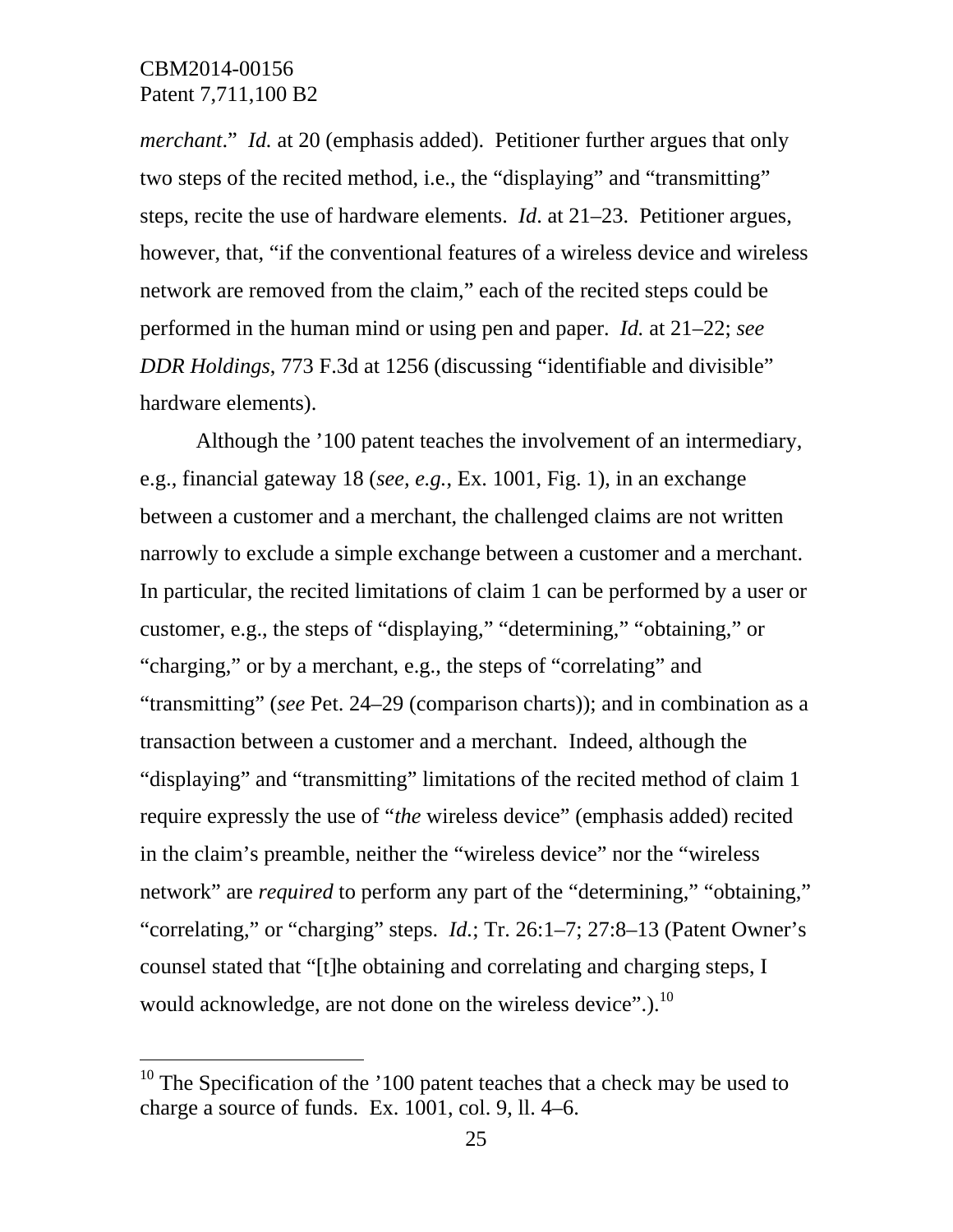The limitation of challenged claim 2 also recites expressly use of "*the* wireless device" (emphasis added), but challenged claims 3 and 4 do not. Ex. 1001, col. 10, ll. 16–24. Claim 2 recites "receiving approval of said transaction amount from the user via the wireless device." *Id*. at col. 10, ll. 16–18. This step, however, involves no more than the user, e.g., the customer, using the wireless device to say "yes" to the merchant's price.

Patent Owner disagrees and contends that the challenged claims involve technical features beyond a "wireless device" and a "wireless network," including the use of location determination technology and customized menus (PO Resp. 28–32), such that each of the recited steps could not be performed in the human mind or using pen and paper (*see id.* at 23). In the Patent Owner Response, Patent Owner contends that, in addition to the "displaying" and "transmitting" steps that expressly recite the use of the "wireless device,"

The *determining* element [1c], the *obtaining* element [1d], and the *correlating* element [1e] are performed in combination to arrive at a correlated transaction amount, which is ultimately transmitted to the wireless device in the *transmitting* element [1f]. *Therefore, even though the steps themselves do not expressly recite the wireless device or the wireless network, the output of the performance of these steps is expressly communicated to the wireless device.* (Ex. 1001, 10:7-12; Ex. 2007, ¶ 36.)

PO Resp. 24 (emphases added). Somewhat contrary to arguments in the Patent Owner Response, Patent Owner conceded during oral argument that the "obtaining," "correlating," and "charging" steps "are not done on the wireless device." Tr. 27:9–11; *cf*. PO Resp. 24.

At the oral hearing, Patent Owner again contended that, in addition to the "displaying" and "transmitting" steps, the step of "[d]etermining a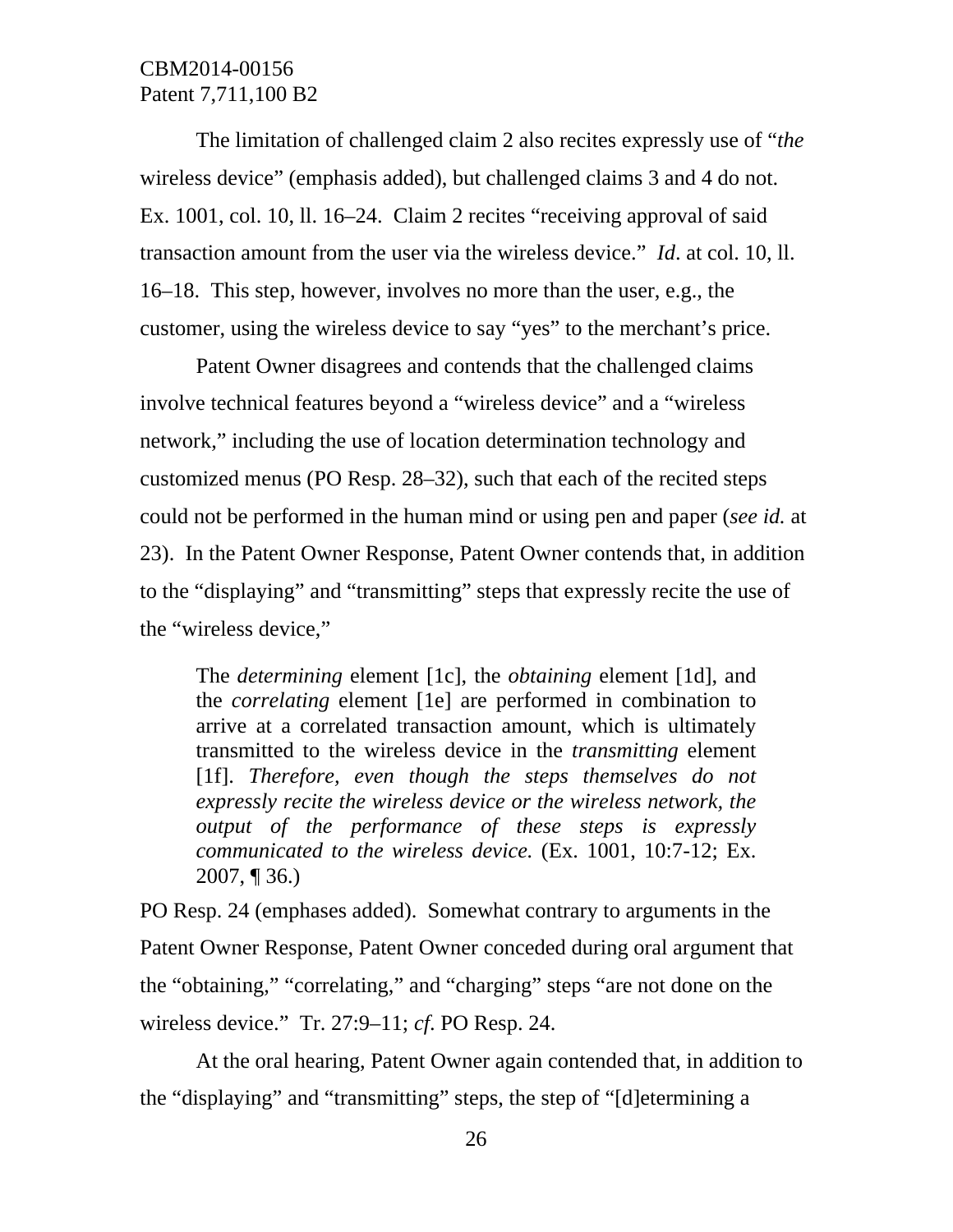$\overline{a}$ 

particular point-of-sale location that is selected by the user for a desired transaction" implicitly requires the use of the "wireless device." Tr. 26:8– 27:9. Specifically, Patent Owner contended that, with regard to the "determining" step, "the user's selection *has to be made* on the wireless device because this follows the displaying step and the menus that are displayed to the user on the wireless device."<sup>11</sup> *Id.* at 26:10–21 (emphasis added) (citing Ex. 2013, 70:4–71:5). However, we disagree with Patent Owner's characterization of Dr. Shamos's deposition testimony regarding the "determining" step as supporting Patent Owner's position. Patent Owner asserted that "Petitioner's expert, Dr. Shamos, in Exhibit 2013, his deposition, admitted and acknowledged, and this is at page 70, line 4, through 71, line 5, that the determining step is done based on one of the point-of-sale locations that is displayed to the user in the displaying step." *Id.* at 26:17–21. Nevertheless, Dr. Shamos only testified "[s]o there's no question that the user has to select a -- one of the point-of-sale locations that was displayed on the wireless device. *That doesn't mean that the determining has to be done by a wireless device or even has to be done by a computer*." Ex. 2013, 71:1–5 (emphasis added).

As explained above, the "wireless device" and "wireless network" are conventional devices used according to conventional functions, and, despite Patent Owner's contentions to the contrary, the challenged claims do not recite the use of location determination technology and customized menus. Read broadly, but reasonably, the challenged claims encompass the abstract

 $11$  In the absence of Petitioner's objection, we do not determine here whether Patent Owner's argument regarding the use of the wireless device in the "determining" step was a new argument first raised at the oral hearing. *See* Office Patent Trial Practice Guide, 77 Fed. Reg. at 48,768.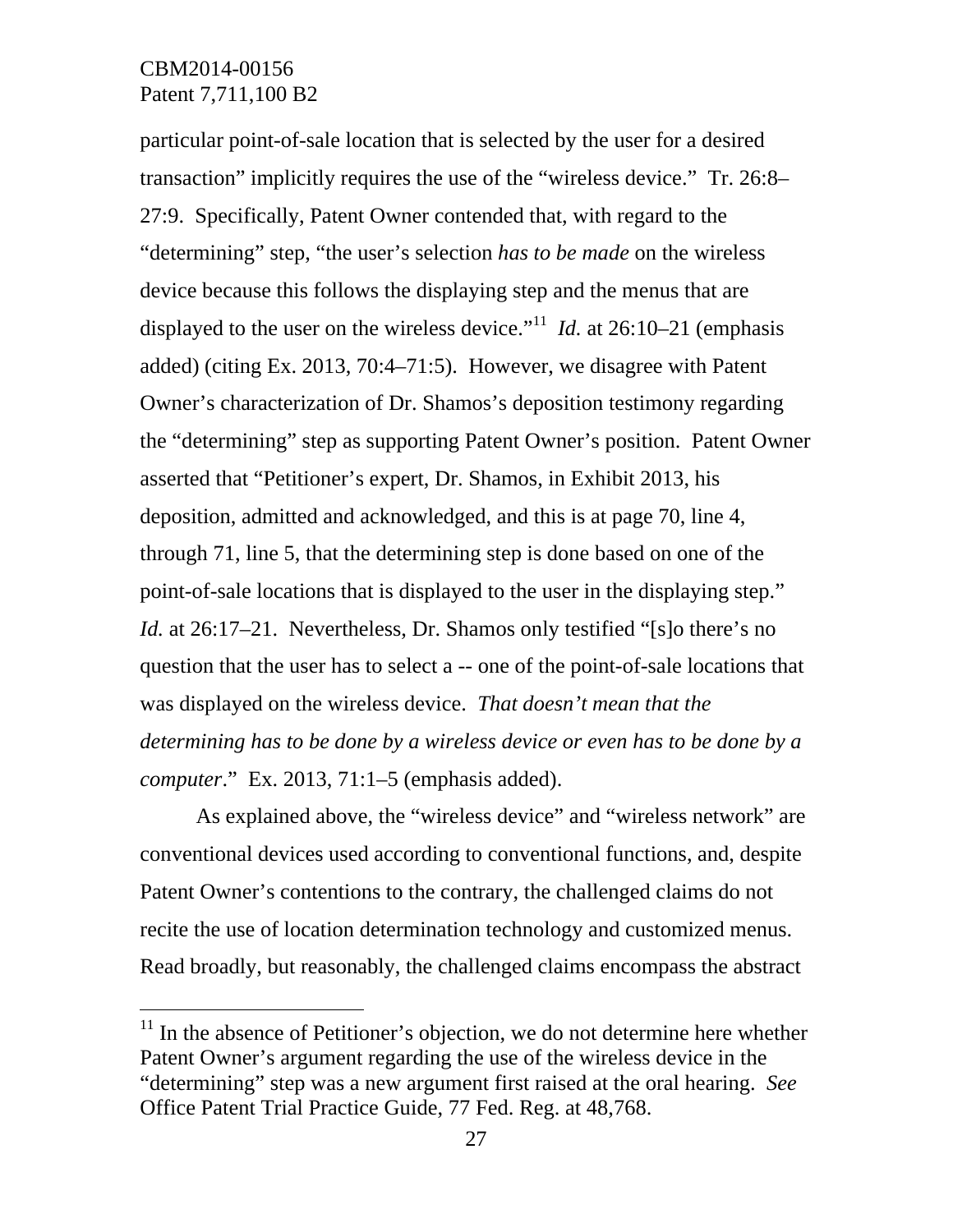idea of a transaction between a customer and a merchant. *See* Tr. 37: 9–15. Therefore, we now turn to the second step of the Court's *Mayo* framework.

# *b. Under Step Two of Mayo, What Else is There in the Challenged Claims?*

The Court has described step two of the *Mayo* framework as itself having two inquiries: (1) taking the claim limitations separately, does any step do more than use generic technology to perform the generic functions of that technology? and (2) considered "as an ordered combination," do the technological components add anything that is not present already when the steps are considered separately? *Alice*, 134 S. Ct. at 2355. In *Alice*, the Court stated that "'[*Parker v. Flook*, 437 U.S. 584 (1978)] stands for the proposition that the prohibition against patenting abstract ideas cannot be circumvented by attempting to limit the use of [the idea] to a particular technological environment.'" *Alice*, 134 S. Ct. at 2358 (quoting *Bilski* 561 U.S. at 610–11).

As noted above, Petitioner argues that challenged claim 1 recites only the use of a conventional wireless device and conventional wireless network technology, and that these, like a generic computer, are insufficient to separate the recited method from the abstract idea. Pet. 34–36; Pet. Reply 7. Patent Owner contends that the claims include other technical features. PO Resp. 40–43. In particular, Patent Owner contends that the challenged claims require the use of location-determination technology and customized menus. *Id.* at 26–28, 41–42. More specifically, Patent Owner contends that the reference in the "displaying" step to "menus listing at least one point-ofsale location *based upon a current location of the wireless device*" discloses the use of such location-determination technology. PO Resp. 14; *see* Ex.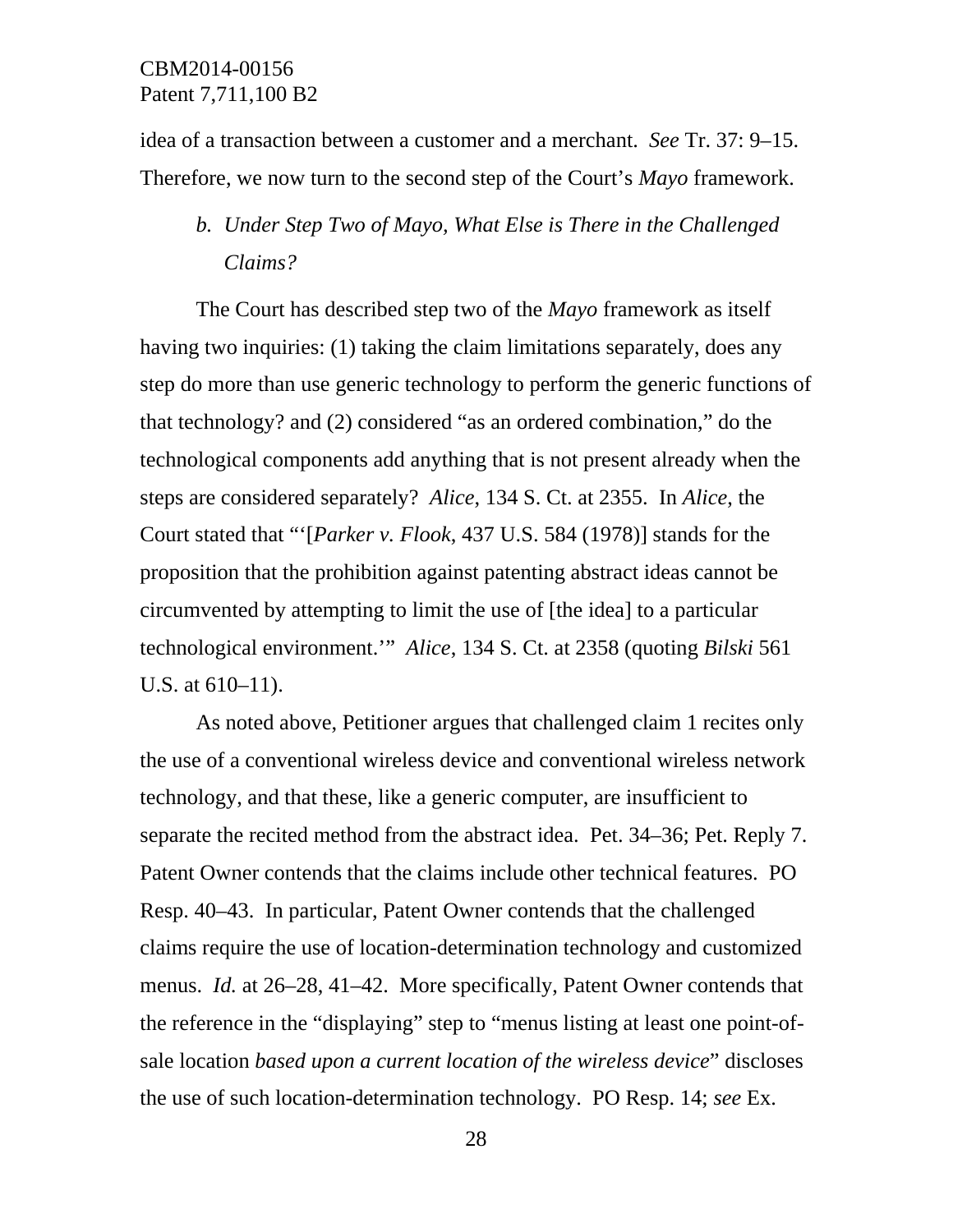1001, col. 10, ll. 2–4 (emphasis added). Although the '100 patent envisions embodiments that use cell site or cell antenna location to identify point-ofsale locations near the customer's wireless device (*e.g., id.* at col. 4, ll. 50– 55; *see* PO Resp. 14–18), the challenged claims are not written narrowly to require the use of such technology. Moreover, as noted above, in the absence of a special definition or other considerations, "limitations are not to be read into the claims from the specification." *Van Geuns*, 988 F.2d at 1184. The challenged claims simply do not recite these other *technical* features (Pet. Reply 7–10), and Patent Owner does not persuade us that the claims should be construed to read these limitations from the Specification into the claims (*see* PO Resp. 40–43). *See supra* Section II.C.1.b.

We agree with Petitioner that, on this record, the "displaying" and "transmitting" steps recite the use of a technical feature, i.e., a wireless device. Ex. 2007, ¶ 35; *see* Ex. 1022 ¶ 35. Further, although the Specification of the '100 patent indicates that the "wireless device" does not have to have voice capability, and that any two-way wireless device may be used (Ex. 1001, col. 2, ll. 34–37), the limitations of challenged claim 1 suggest that a suitable wireless device need only be capable of receiving information. Ex. 1022 ¶ 22; *see supra* Section I.A. In the "displaying" step, the wireless device merely *displays* a stored or received menu listing pointof-sale locations. Ex. 2007 ¶ 32; Ex. 1022 ¶¶ 21–22, 28; *see* Ex. 2013, 62:11–63:5; Paper 30  $\parallel$  8; Paper 37, 5–6. The displaying of point-of-sale locations to potential customers is well-known. Pet. 22 ("For example, shopping malls have had store directories for decades listing a menu of merchants and service providers based on proximity to the customer standing at the directory."); *see* Tr. 29:7–30:8. Similarly, in the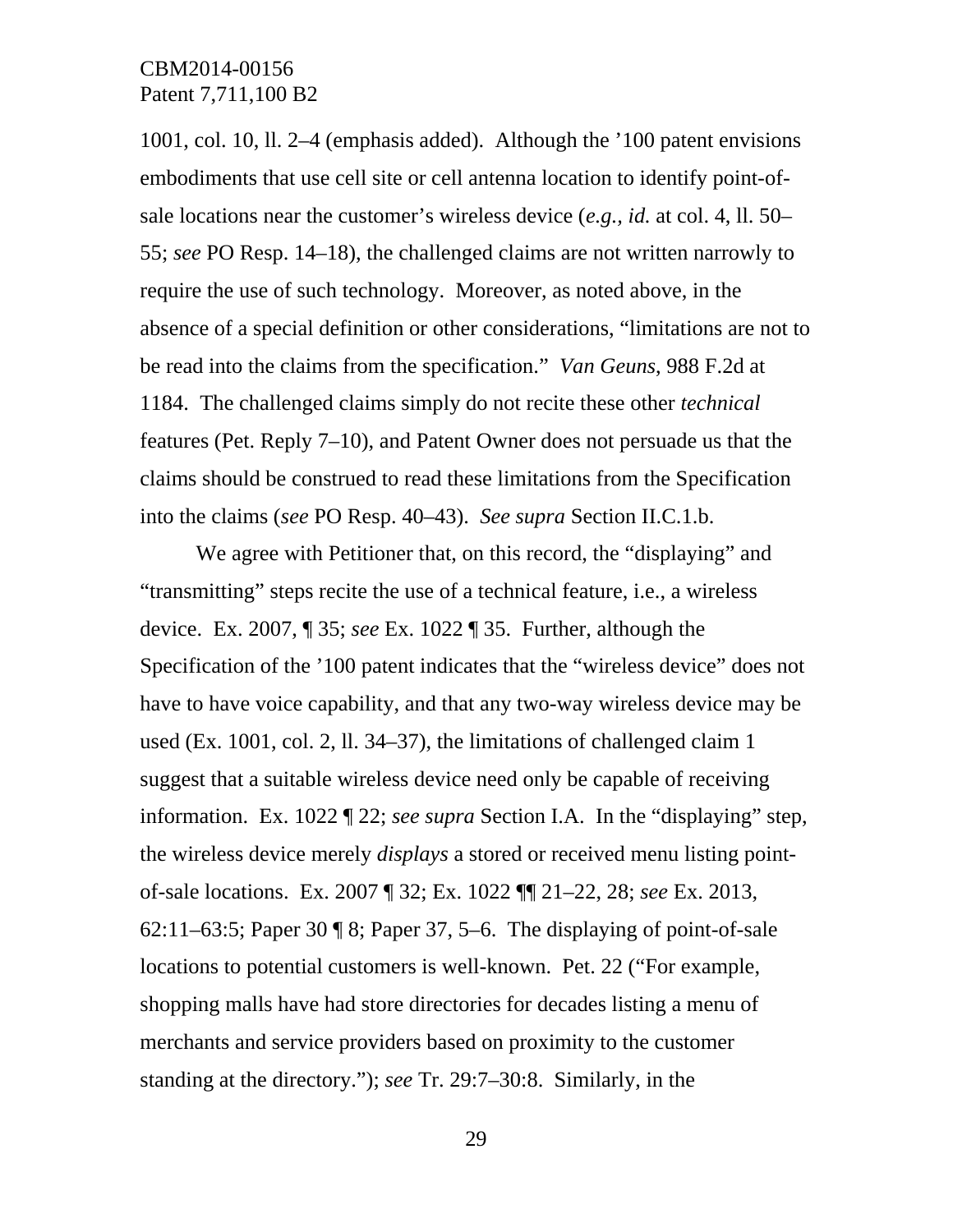"transmitting" step, the wireless device merely receives a correlated transaction amount transmitted by the merchant. *See* Ex. 2007 ¶ 28. Thus, taking the claim limitations, including technological features, separately, we determine that the functions performed by the wireless device at each of the "displaying" and "transmitting" steps of the recited method are purely conventional and perform only generic functions of that technology. Pet. Reply 4; Ex. 1022 ¶¶ 22–26; *see* Paper 30 ¶ 18.

Considered "as an ordered combination," the wireless device and wireless network of the recited method add nothing that is not already present in the method when the "displaying" and "transmitting" steps are considered separately. *See Alice*, 134 S. Ct. at 2359. Viewed as a whole, the recited methods of the challenged claims simply describe a transaction between a customer and a merchant, assisted or facilitated, but not fundamentally altered, by the use of a wireless device. *See* Ex. 1022 ¶ 31; Ex. 2007 ¶ 40. Patent Owner does not assert that the recited method steps, as a whole, improve the functioning of the wireless device or the wireless network. *See* Pet. Reply 4; Ex. 1022 ¶ 26. The recited claims do no more than apply the abstract idea of a customer-merchant transaction using a conventional wireless device, such as a wireless telephone.

As discussed above, Patent Owner and Petitioner disagree as to whether the challenged claims are construed to recite the use of location determining technology and customized menus. *See supra* Section II.C.1.b. Petitioner argues, however, that, even if the challenged claims are construed to recite the use of location determining technology and customized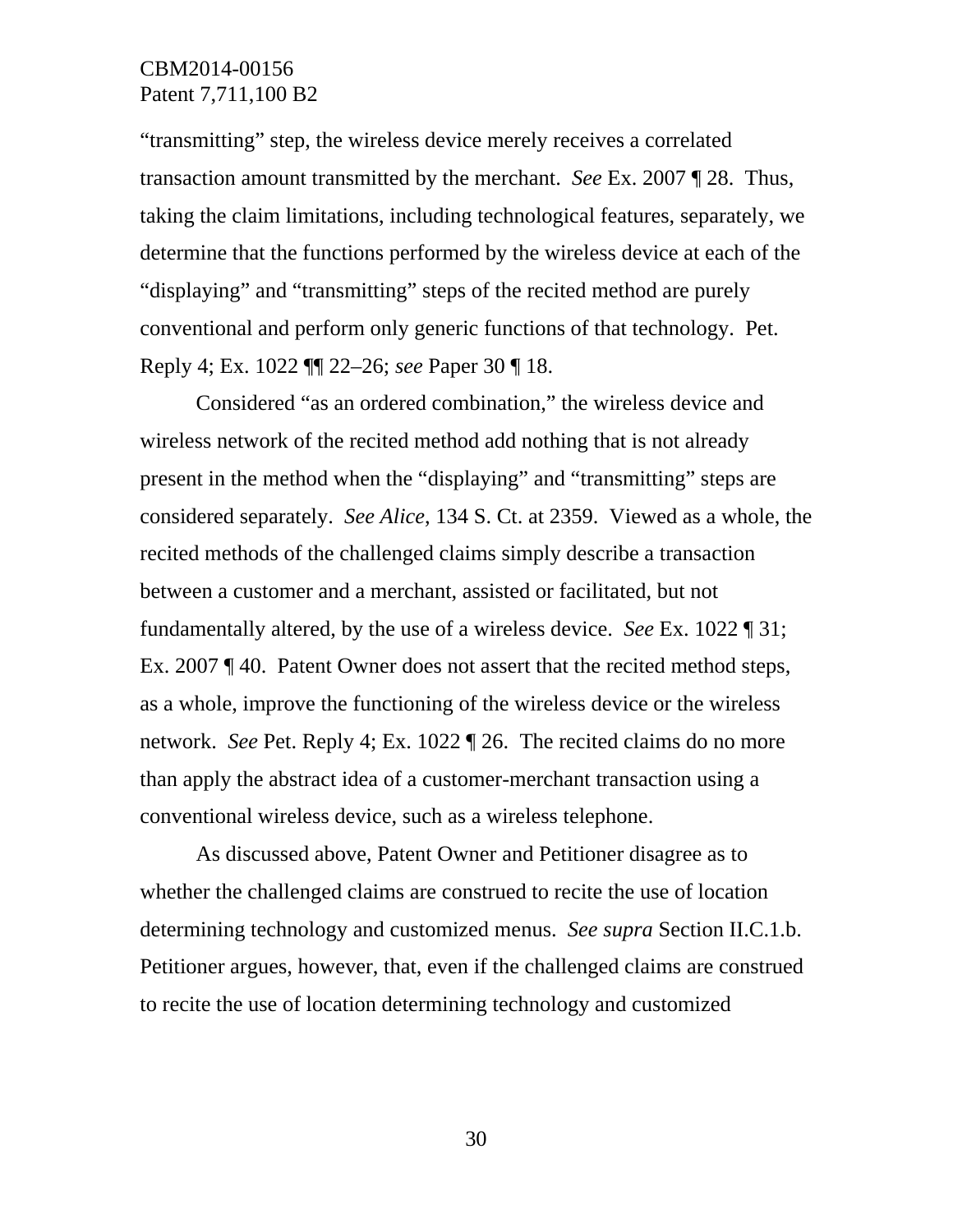menus,<sup>12</sup> location determining technology and customized menus are not sufficient to render the abstract idea patent-eligible. Pet. Reply 10–12. Location determining technology was conventional as of the effective date of the '100 patent. Ex. 1001, col. 4, ll. 50–55; *see* Ex. 1022 ¶ 32. As noted above, the prohibition against patenting an abstract idea cannot be circumvented by attempting to limit the use of the abstract idea to a particular technological environment. *Alice*, 134 S. Ct. at 2358 (quoting *Bilski*, 561 U.S. at 610–11).

Thus, for the reasons discussed above, the technical features recited in the challenged claims do not add sufficiently to the method steps to render eligible the abstract idea covered by the claims subject matter for patent protection under 35 U.S.C. § 101.

*c. Do the Challenged Claims Satisfy the Machine-or-Transformation Test?* 

The U.S. Court of Appeals for the Federal Circuit further reminds us

that:

 $\overline{a}$ 

the Supreme Court has held that the machine-or-transformation test is not the sole test governing § 101 analyses, *Bilski*, 561 U.S. at 604, [but] that test can provide a "useful clue" in the second step of the *Alice* framework, *see Bancorp Serv's, L.L.C., v. Sun Life Assurance Co. of Can.*, 687 F.3d 1266, 1278 (Fed.

<sup>12</sup> Menus were known (PO Resp. 10–12; *see* Ex. 1001, col. 1, ll. 28–31), and to the extent that the recited menus are "customized," the menus merely may list point-of-sale locations that differ between menus. The informational content added by "customized" menus does not alter the operation of the recited method and would not raise the abstract idea to patent eligibility. Patent Owner specifically contends that the recited "menus" are customized based on the use of location determining technology. Because we are not persuaded that the claims require the use of location determining technology, we need not discuss further customized menus.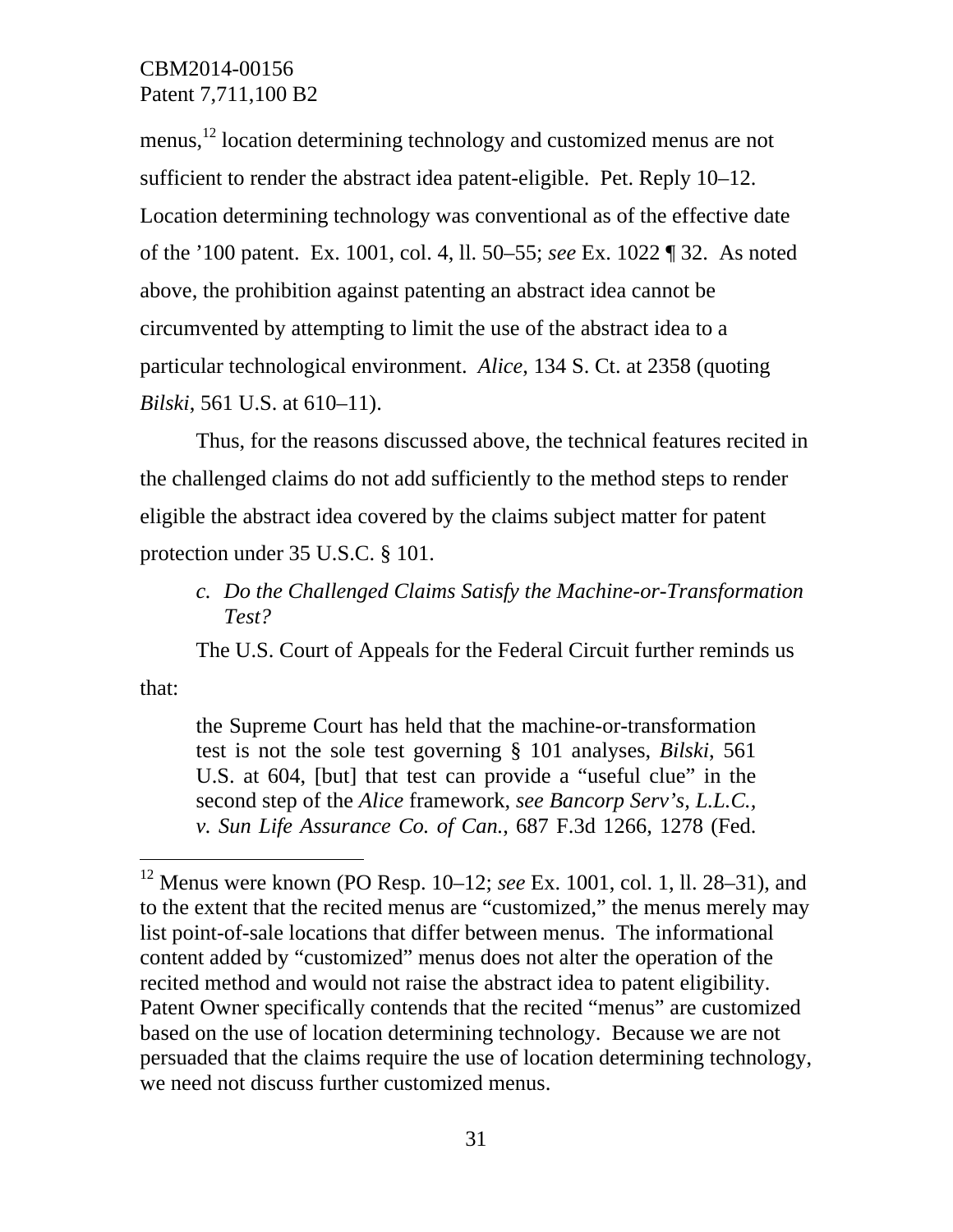Cir. 2012) (holding that the machine-or-transformation test remains an important clue in determining whether some inventions are processes under § 101), *cert denied*, 573 U.S. \_\_, 134 S. Ct. 2870 (2014).

*Ultramercial*, 772 F.3d at 716. Although this test is not dispositive,

Petitioner argues that the machine-or-transformation test is not satisfied here because the challenged claims recite the "wireless device" and the "wireless network" as functioning only in their conventional manners, e.g., for displaying and receiving information. Pet. 37–39. In response, Patent Owner again argues that claim 1 recites "using location determination technology in the customer's wireless device to identify the merchant to the customer in the first place." PO Resp. 44–45. Consequently, Patent Owner maintains that the challenged claims are tied to a particular novel machine or apparatus, rather than only general purpose wireless devices and wireless network. *Id.*; *see* Pet. 34–36.

As noted above, however, Patent Owner seeks to read limitations from the Specification into the claims. As the U.S. Court of Appeals for the Federal Circuit explained in *DDR Holdings*, "'it is clear today that not all machine implementations are created equal' . . . And after *Alice*, there can remain no doubt: recitation of generic computer limitations does not make an otherwise ineligible claim patent-eligible." 773 F.3d at 1255–56 (quoting *Alice*, 134 S. Ct. at 2358). The "wireless device" and "wireless network" recited in the challenged claims were well-known and intended to function conventionally. *See* Ex. 1001, col. 2, l. 25, 36–37, col. 4, ll. 15–20, 50–51. Moreover, the "wireless device" may be a personal computer with a wireless communication card, e.g., a general purpose computer. Ex. 1001, col. 6, ll. 18–20, Fig. 2; *see* Ex. 2013, 85:6–11; Pet. Reply 7; Tr. 38:12–25. In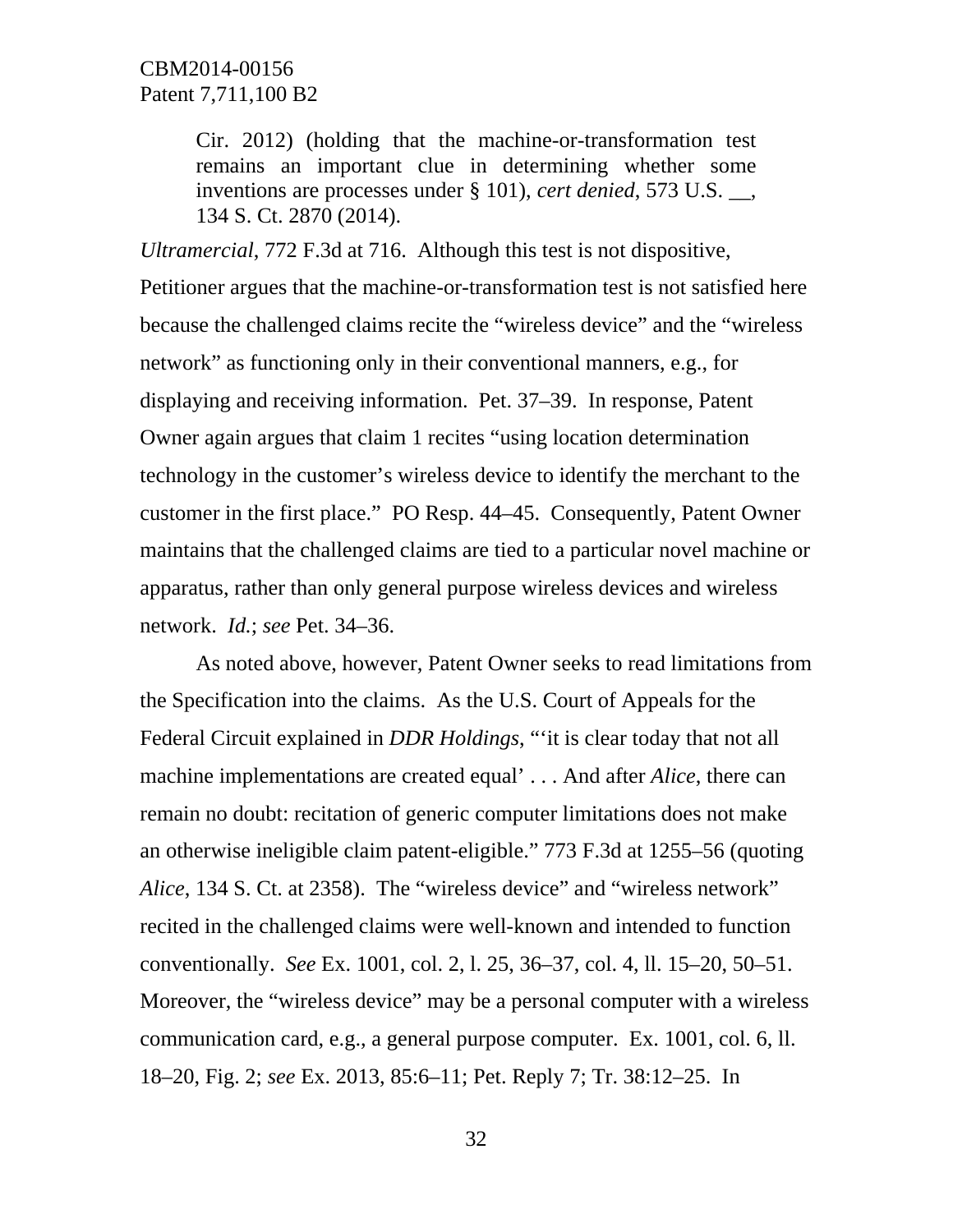$\overline{a}$ 

addition, for the reasons set forth above, the "displaying" step of challenged claim 1 does not require the use of location determining technology. *See supra* Section II.C.1.b; Pet. Reply 12. In addition, we do not read the location determining technology, described in certain embodiments disclosed in the Specification of the '100 patent, into the claim for application of the machine-or-transformation test. *Van Geuns*, 988 F.2d at 1184. Thus, after consideration of the record in this proceeding, the "wireless device" and "wireless network" limitations recited in the challenged claims are not shown to be novel or unobvious and are insufficient to save the challenged claims under the machine prong of the machine-or-transformation test. *See CyberSource Corp. v. Retail Decisions, Inc.*, 654 F.3d 1366, 1370 (Fed. Cir. 2011).

 For the reasons discussed above, we determine that Petitioner has shown by a preponderance of the evidence that the challenged claims are directed to subject matter that is ineligible for patent protection under 35 U.S.C. § 101.

#### *D. Motion to Exclude Evidence*

Patent Owner filed a Motion to Exclude Evidence<sup>13</sup> (Paper 29). In particular, Patent Owner seeks to exclude Exhibits 1022–1027 in whole or in part based on various objections to these exhibits. Petitioner filed an Opposition to Patent Owner's Motion to Exclude Evidence<sup>14</sup> (Paper 36), and

<sup>&</sup>lt;sup>13</sup> Before filing its Motion to Exclude Evidence, Patent Owner sought to authorization to file a motion to strike Petitioner's Reply as improper. We denied Patent Owner's for authorization to file a motion to strike. Paper 27.  $<sup>14</sup>$  Before filing its Opposition to Patent Owner's Motion to Exclude</sup> Evidence, Petitioner requested authorization to file a motion to expunge Patent Owner's Motion to Exclude Evidence as improper. We denied Petitioner's request for authorization to file a motion to expunge. Paper 35.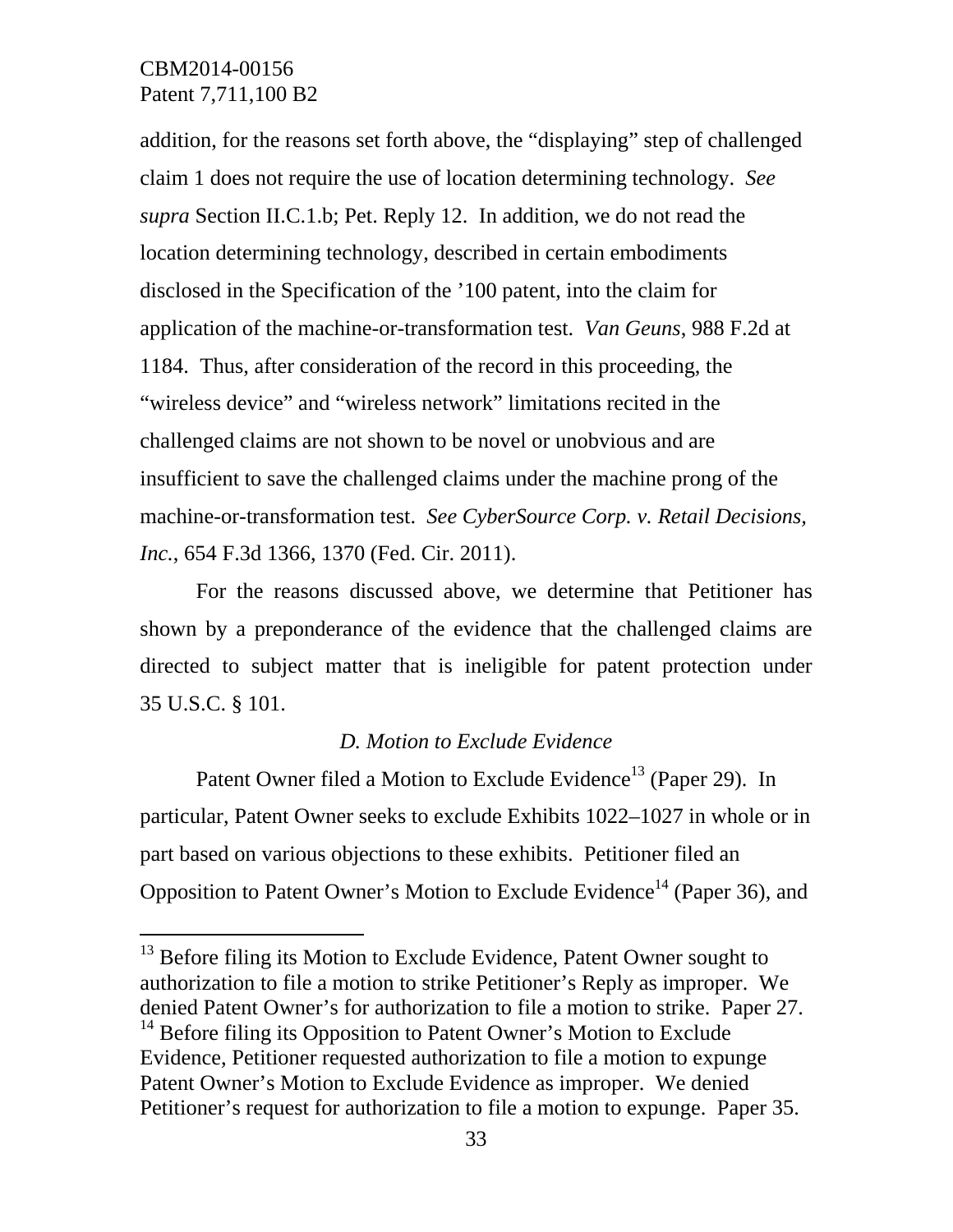$\overline{a}$ 

Patent Owner filed a Reply to Petitioner's Opposition to Patent Owner's Motion to Exclude Evidence (Paper 38).

Petitioner filed a declaration of Dr. Shamos (Ex. 1022) and the curriculum vitae of Dr. Shamos (Ex.  $1023$ )<sup>15</sup> in support of Petitioner's Reply (Paper 25). Dr. Shamos relied upon Exhibits 1023–1027 in his rebuttal declaration. Exhibits 1024 and 1025 are excerpts from the prosecution history of U.S. Patent Application No. 11/405,312 (Ex. 1002). Exhibit 1026 is a print-out from a web site titled "**About Hertz**," available at https://www.hertz.com/rentacar/abouthertz/index.jsp?targetPage=Corporate Profile.jsp&c=aboutHertzHistoryView. Exhibit 1027 is a copy of U.S. Patent No. 5,930,474 to Dunworth *et al*. In conference calls on May 22, 2015, and July 13, 2015, we previously have addressed the parties' dispute over the propriety of Petitioner's submission of Exhibits 1022–1027 and of Patent Owner's challenges to those exhibits. *See* Papers 27 and 35. On both occasions, we advised the parties that "[t]o the extent necessary, we will determine whether the challenged exhibits exceed the scope of the Patent Owner Response in our Final Written Decision." Paper 27, 2; Paper 35, 2.

After reviewing Patent Owner's Response, Petitioner's Reply, and Dr. Shamos's declaration, we are persuaded that Dr. Shamos's declaration is rebuttal testimony, and the accompanying exhibits, fairly responded to Patent Owner's contentions and Dr. Chatterjee's testimony. Upon consideration of the parties' arguments and the challenged exhibits, we deny or dismiss as moot Patent Owner's Motion to Exclude Evidence. We provide our reasons below.

<sup>&</sup>lt;sup>15</sup> Patent Owner does not contend that Exhibit 1023 should be excluded for reasons apart from those asserted with respect to Exhibit 1022. *See* Paper 29, 3–4.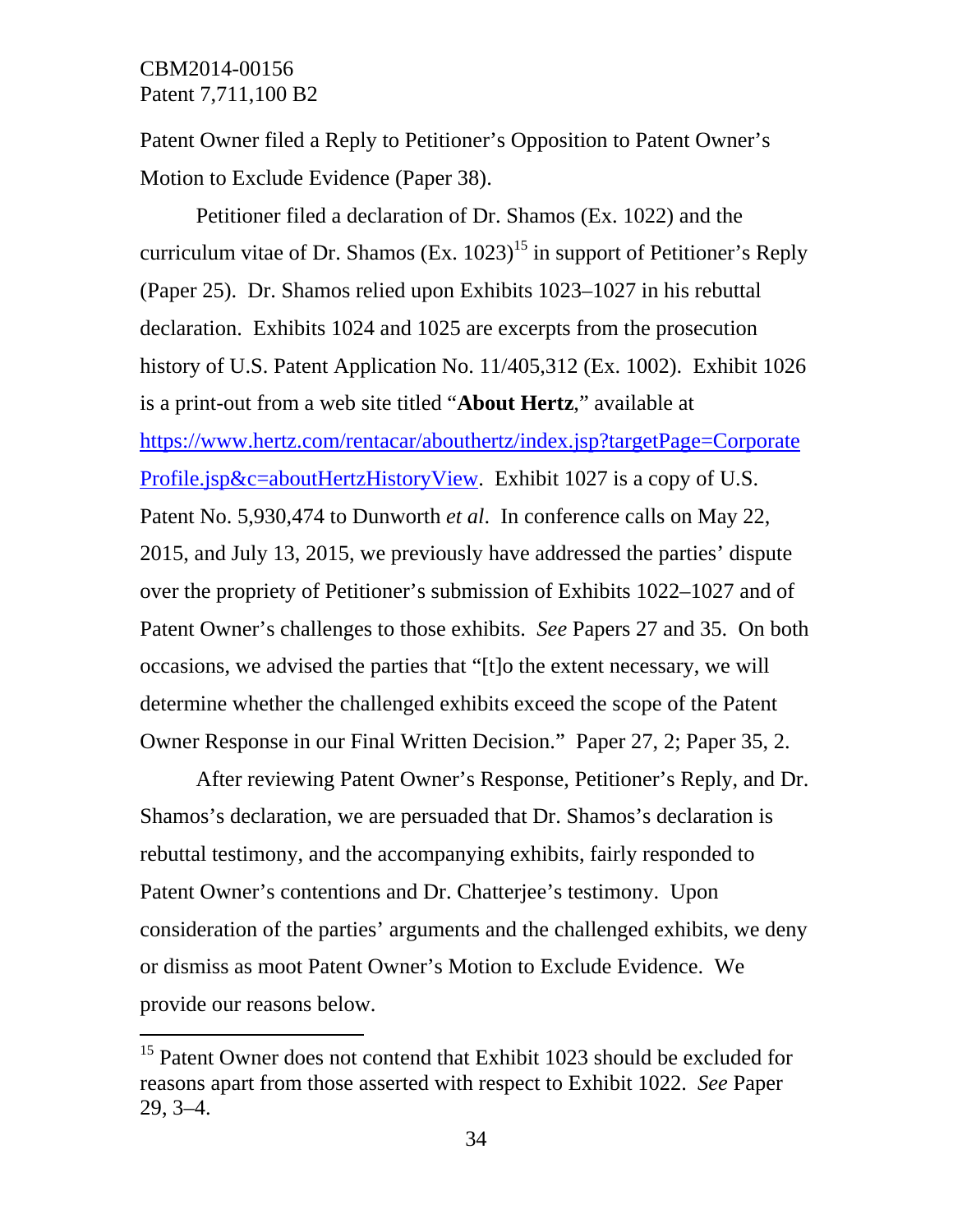First, Patent Owner seeks to exclude Petitioner's Exhibits 1022–1027 in their entirety, asserting that these exhibits properly are considered supplemental information, pursuant to 37 C.F.R. § 42.223(b). Paper 29, 3– 4. Because Petitioner did not request and we did not grant authorization to file a motion to submit supplemental information, Patent Owner contends that we should exclude these exhibits in their entirety. *Id.* Under our rules, Petitioner may respond in its Reply to the arguments or evidence, or both, presented in the Patent Owner Response. 37 C.F.R. § 42.23(b). As is the case here, a petitioner's reply may include the submission of a rebuttal declaration and supporting exhibits. *See Belden Inc. v. Berk-Tel LLC*, 805 F.3d 1064, 1078 (Fed. Cir. 2015) ("The Board did not abuse its discretion in concluding that, as relevant here, [Petitioner's declarant's] declaration fairly responds only to arguments made in [Patent Owner's declarant's] declaration and [Patent Owner's] response."). Providing only conclusory statements, Patent Owner fails to explain adequately why Exhibits 1022– 1027 were not responsive to the Patent Owner Response or Dr. Chatterjee's declaration and could only be submitted properly as supplemental information. *See* Paper 29, 3–4.

Second, Patent Owner seeks to exclude paragraphs 14–19, 24, 26–29, 33, 40, 43, and 46–53 of Dr. Shamos's declaration, as allegedly containing legal opinion or argument. Paper 29, 4–7; Paper 38, 5. Petitioner disagrees. Paper 37, 6–7.

With respect to paragraphs 14–16 of Dr. Shamos's declaration, Dr. Shamos states his understanding of the governing case law. *See, e.g.*, Ex. 1022 ¶ 14 ("I am informed that the U.S. Supreme Court in *Alice v. CLS Bank* held that a claim that recites an abstract idea may be patentable . . . .").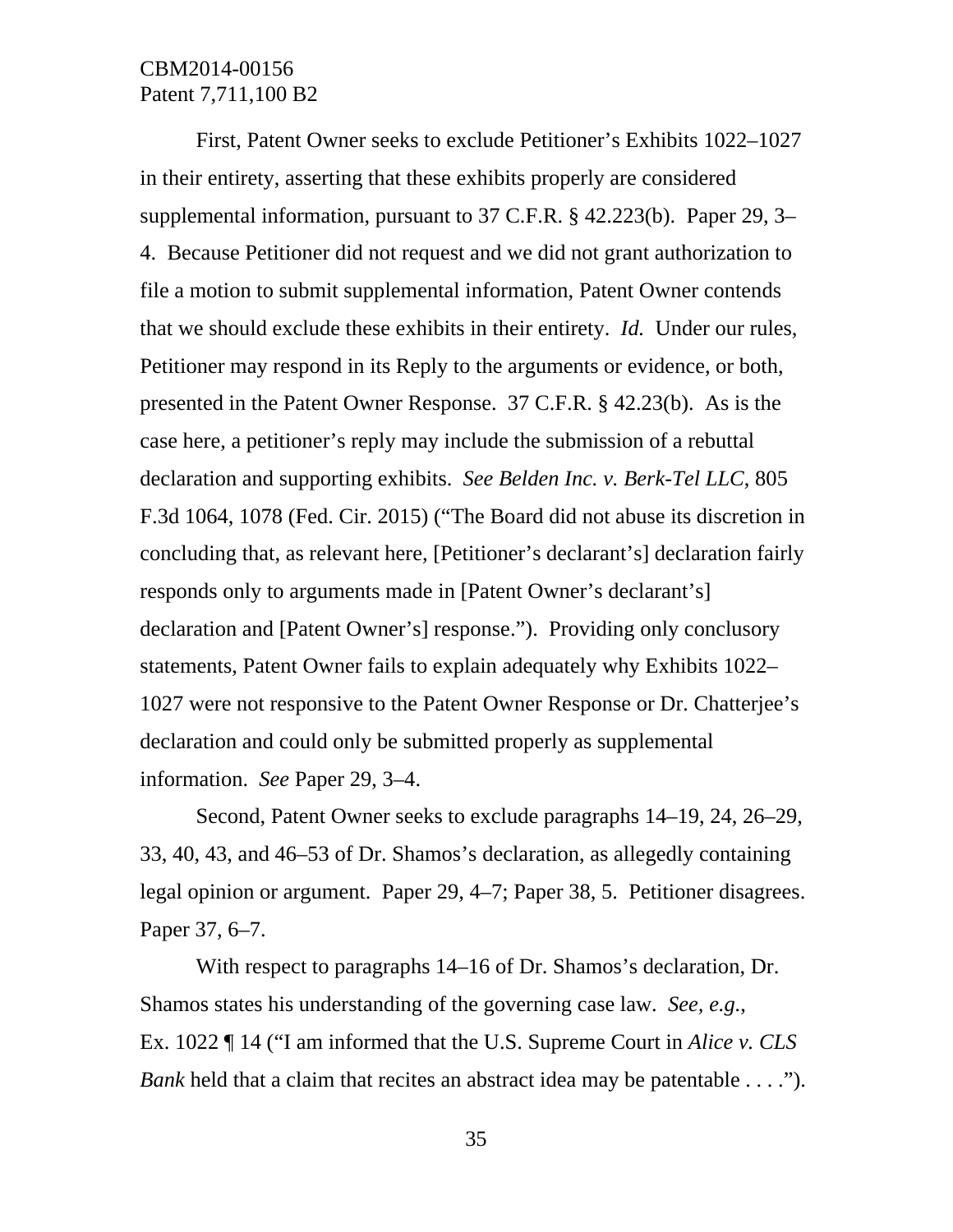-

This testimony provides a basis for understanding Dr. Shamos's opinions expressed elsewhere in the declaration. Pursuant to our rules, declarant testimony that fails to disclose underlying facts or data on which the testimony is based is entitled to little or no weight. 37 C.F.R. § 42.65(a). Although our rules also state that "[t]estimony on United States patent law . . . will not be admitted" (*id.*), we treat Dr. Shamos's testimony as an explanation for the basis of his opinions, not as expert testimony on United States patent law. Each of the remaining paragraphs of Dr. Shamos's declaration, which Patent Owner seeks to exclude, specifically identifies the paragraph of Dr. Chatterjee's declaration (Ex. 2007), to which Dr. Shamos seeks to respond. Further, to the extent that Dr. Shamos offers opinions on the legal questions regarding the patent eligibility of the challenged claims of the '100 patent under 35 U.S.C. § 101, Dr. Shamos contends that these are offered in response to opinions offered by Dr. Chatterjee on that issue.<sup>16</sup> Ex. 1022 ¶ 16. Patent Owner ultimately contends that we should find the Dr. Shamos's testimony irrelevant under Fed. R. Evid. 402 and confusing under Fed. R. Evid. 403. Paper 29, 7.

Patent Owner fails to demonstrate that the identified *paragraphs* of Dr. Shamos's declaration are entirely inadmissible as legal opinion or argument. To the extent Dr. Shamos may provide some improper legal opinion or argument within his declaration, we do not discern the need to

<sup>&</sup>lt;sup>16</sup> We also note that Patent Owner has had the opportunity to cross-examine Dr. Shamos concerning his rebuttal testimony (Ex. 2013) and to file a Motion for Observations on that cross-examination (Paper 30). *See Belden*, 805 F.3d at 1080–82. We have considered Dr. Shamos's deposition testimony (Ex. 2013), Patent Owner's Motion for Observation (Papers 30 and 38), and Petitioner's Opposition to the Motion for Observation (Paper 37), in preparing this Final Written Decision.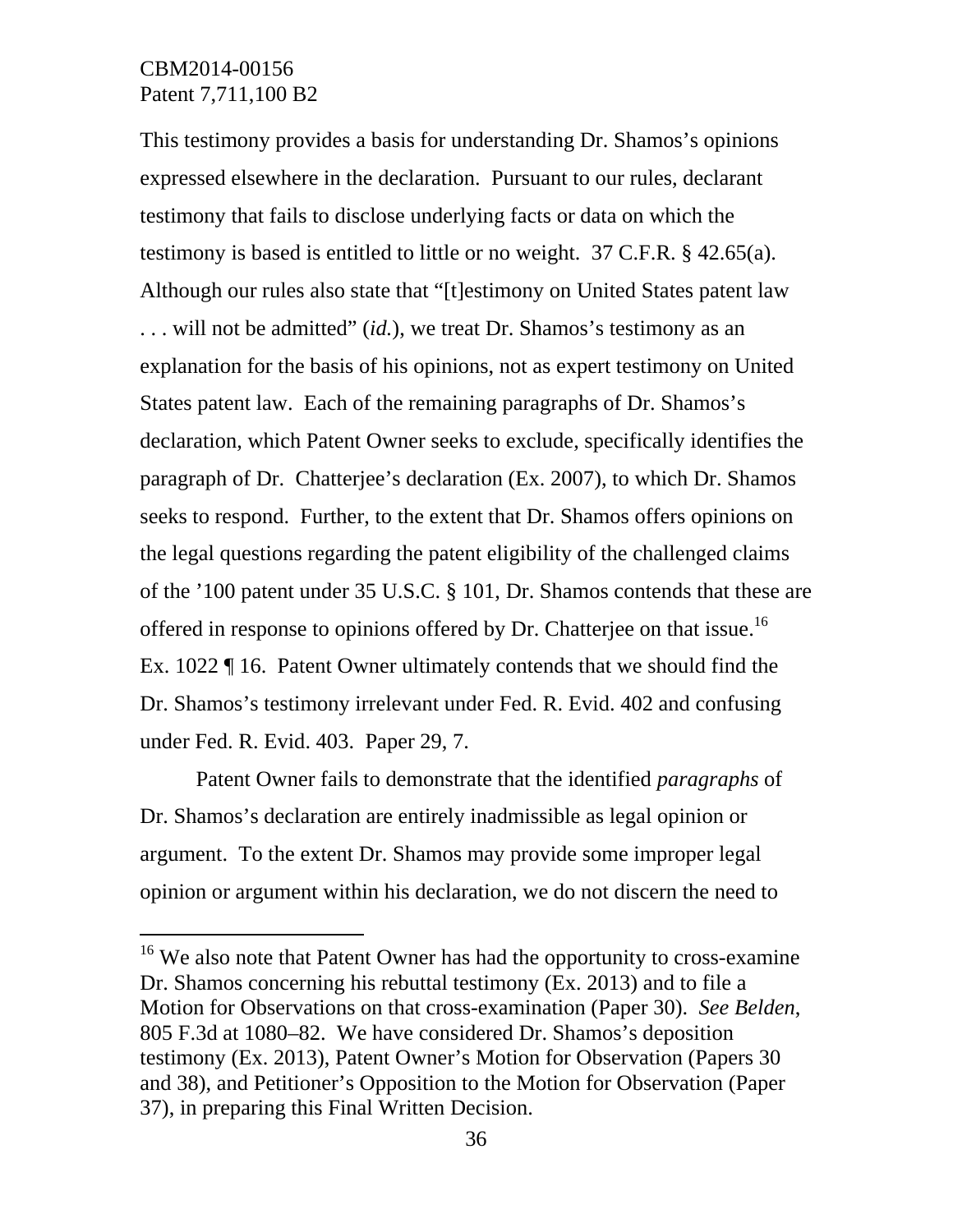parse Dr. Shamos's declaration (Ex. 1022), or for that matter Dr. Chatterjee's declaration (Ex. 2007), to exclude that improper testimony. *See* Office Patent Trial Practice Guide, 77 Fed. Reg. at 48,767 ("The Board will not attempt to sort proper from improper portions of the reply."). Further "Rule 403 is inapplicable to bench trials." *United States v. Preston*, 706 F.3d 1106 (9th Cir. 2013); *see also Tracinda Corp. v. DaimlerChrysler AG*, 362 F. Supp. 2d 487, 497 (D. Del. 2005) ("[I]n the context of a bench trial, evidence should not be excluded under Rule 403 on the grounds that it is unfairly prejudicial, because the Court is capable of assessing the probative value of the [evidence] and excluding any arguably improper inferences."). Consequently, Patent Owner's objections to Exhibit 1022 go more to the weight to be given this evidence, rather than to its admissibility. The Board, sitting as a non-jury tribunal with administrative expertise, is well-positioned to determine and assign appropriate weight and/or relevance to evidence presented. *See Gnosis S.P.A. v. S. Alabama Medical Science Foundation*, Case IPR2013-00118, slip op. at 43 (PTAB June 20, 2014) (Paper 64).

Third, Patent Owner contends that Dr. Shamos misapplies the broadest reasonable interpretation standard in his declaration. Paper 29, 7– 9; Paper 38, 2. In particular, Patent Owner contends that Dr. Shamos fails to consider properly the Specification of the '100 patent, and instead improperly focuses solely on the language of the challenged claims and upon hypotheticals of his own creation. Paper 29, 8–9. Patent Owner ultimately contends that we should exclude Dr. Shamos's testimony under Fed. R. Evid. 402 or, alternatively, under Fed. R. Evid. 403. *Id.* at 9. Initially, we note that we do not rely upon Dr. Shamos's testimony regarding the proper interpretation of the broadest reasonable interpretation standard for our claim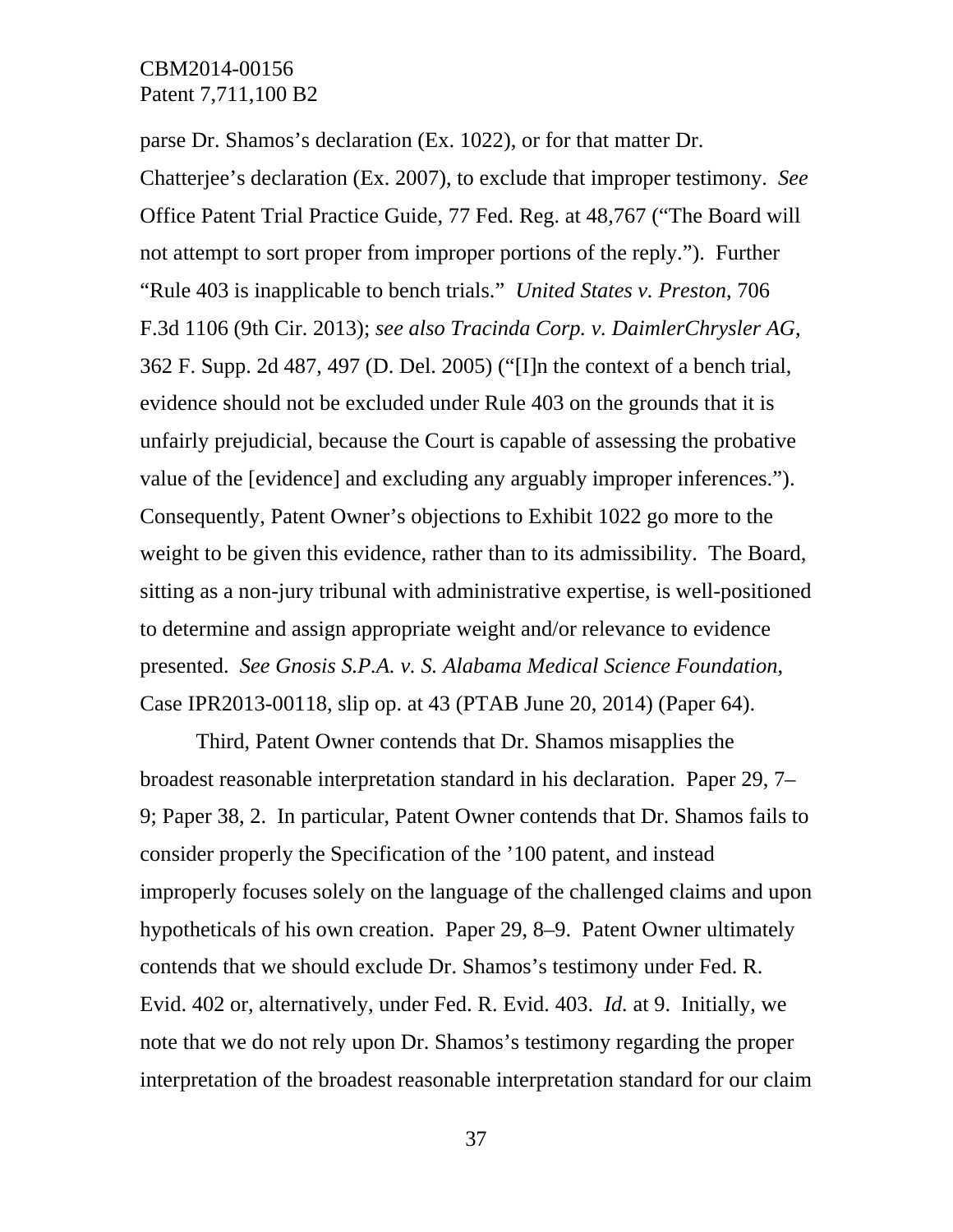-

construction. To the extent that Dr. Shamos misapplies the broadest reasonable interpretation standard in his declaration, this goes to the weight properly given to his testimony, not to its admissibility.

Fourth, Patent Owner contends that Dr. Shamos improperly vouches for Petitioner's declarant, Mr. Procter.<sup>17</sup> Paper 29, 10–11; Paper 38, 3. Petitioner disagrees and argues that Dr. Shamos merely responds to the testimony of Dr. Chatterjee, which allegedly mischaracterizes Mr. Proctor's earlier testimony. Paper 37, 8. Initially, as Petitioner notes, Mr. Proctor's testimony was provided in support of Petitioner's challenges under 35 U.S.C. §§ 102 and 103, on which we did not institute review. Paper 37, 3. Nevertheless, Patent Owner's declarant, Dr. Chatterjee, commented on certain portions of Mr. Proctor's testimony. Paper 29, 10 (citing Ex. 2007 ¶¶ 52–62). Petitioner argues that it was appropriate for Dr. Shamos to comment on and, when appropriate, to express agreement with Mr. Proctor's earlier testimony, in *response* to Dr. Chatterjee's comments on Mr. Proctor's testimony. Paper 37, 8.

Patent Owner specifically requests that we exclude paragraphs 46–  $53^{18}$  of Dr. Shamos's declaration as improper testimony of an expert under Fed. R. Evid. 702 or as irrelevant testimony under Fed. R. Evid. 402. Paper

<sup>&</sup>lt;sup>17</sup> Patent Owner suggests that Petitioner should have called on Mr. Proctor to respond to Dr. Chatterjee's comments on Mr. Proctor's testimony (Paper 29, 10–11) or that Dr. Shamos should have consulted with Mr. Proctor before testifying concerning Mr. Proctor's testimony (*id.* at 11 n.3). These issues, however, go to the weight assigned to Dr. Shamos's testimony, not to its admissibility. Within the limits of the governing statute and our rules, Petitioner may present its case as it sees fit.

<sup>&</sup>lt;sup>18</sup> Paragraph 53 of Dr. Shamos's declaration refers to paragraph 63 of Dr. Chatterjee's declaration, which does not address Mr. Proctor's testimony. Ex. 1022 ¶ 53.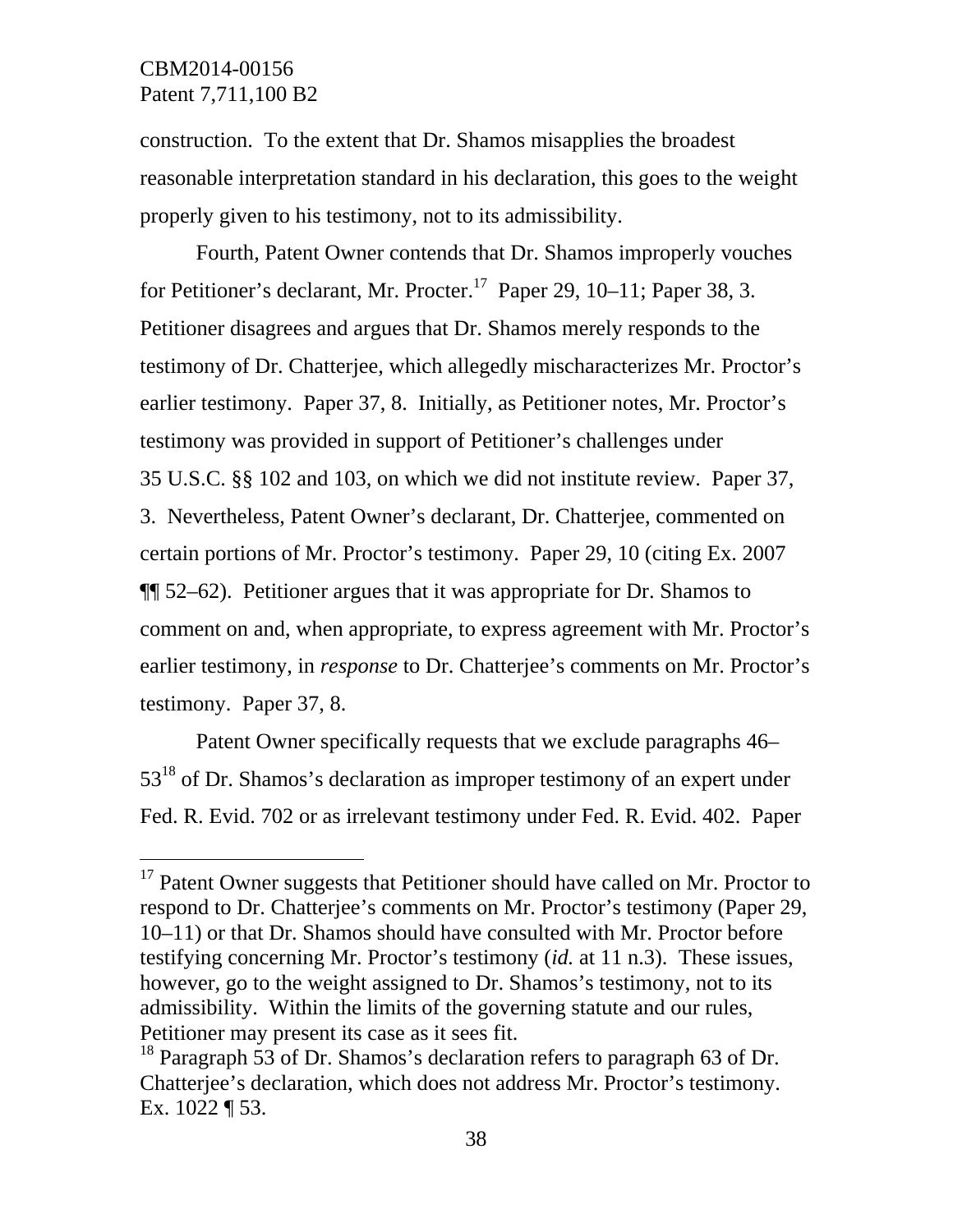$\overline{a}$ 

29, 11. We note, however, that each of those paragraphs of Dr. Shamos's declaration refers expressly to paragraphs of Dr. Chatterjee's declaration, in which Dr. Chatterjee comments on Mr. Proctor's testimony. *See* Paper 29, 10 (citing Ex. 2007 ¶¶ 52–62). We are not persuaded that Patent Owner demonstrates that the identified paragraphs of Dr. Shamos's declaration do not respond properly to arguments or evidence presented in Dr. Chatterjee's declaration accompanying the Patent Owner Response or represent an improper endorsement of Mr. Proctor's earlier testimony.

Fifth, Patent Owner contends that Petitioner's arguments regarding Exhibits 1026 and 1027 are directed improperly to grounds under 35 U.S.C. §§ 102 and 103, which are not under review in this proceeding (Paper 29, 9– 10, 13–14); that Exhibits 1024 and 1025 improperly reproduce portions of Exhibit 1002 contrary to 37 C.F.R.  $\S$  42.6(d) (Paper 29, 11–12); and that Exhibit 1026 lacks proper authentication under Fed. R. Evid. 901(a) and is inadmissible hearsay under Fed. R. Evid. 801(c) (Paper 29, 12–13). *See* Paper 38, 4. Petitioner disagrees. Paper 37, 9–12.

Because we do not rely on Exhibits  $1024-1027^{19}$  in reaching our decision here, we *dismiss* Patent Owner's Motion to Exclude Evidence, with respect to those exhibits, as moot. For the reasons set forth above, we *deny* Patent Owner's Motion to Exclude Evidence with respect to Exhibits 1022 and 1023.

#### III. CONCLUSION

For the foregoing reasons and after review of the record in this proceeding, we determine that Petitioner has shown be a preponderance of

 $19$  To the extent necessary, we cite to the corresponding portions of Exhibit 1002, rather than to Exhibits 1024 and 1025.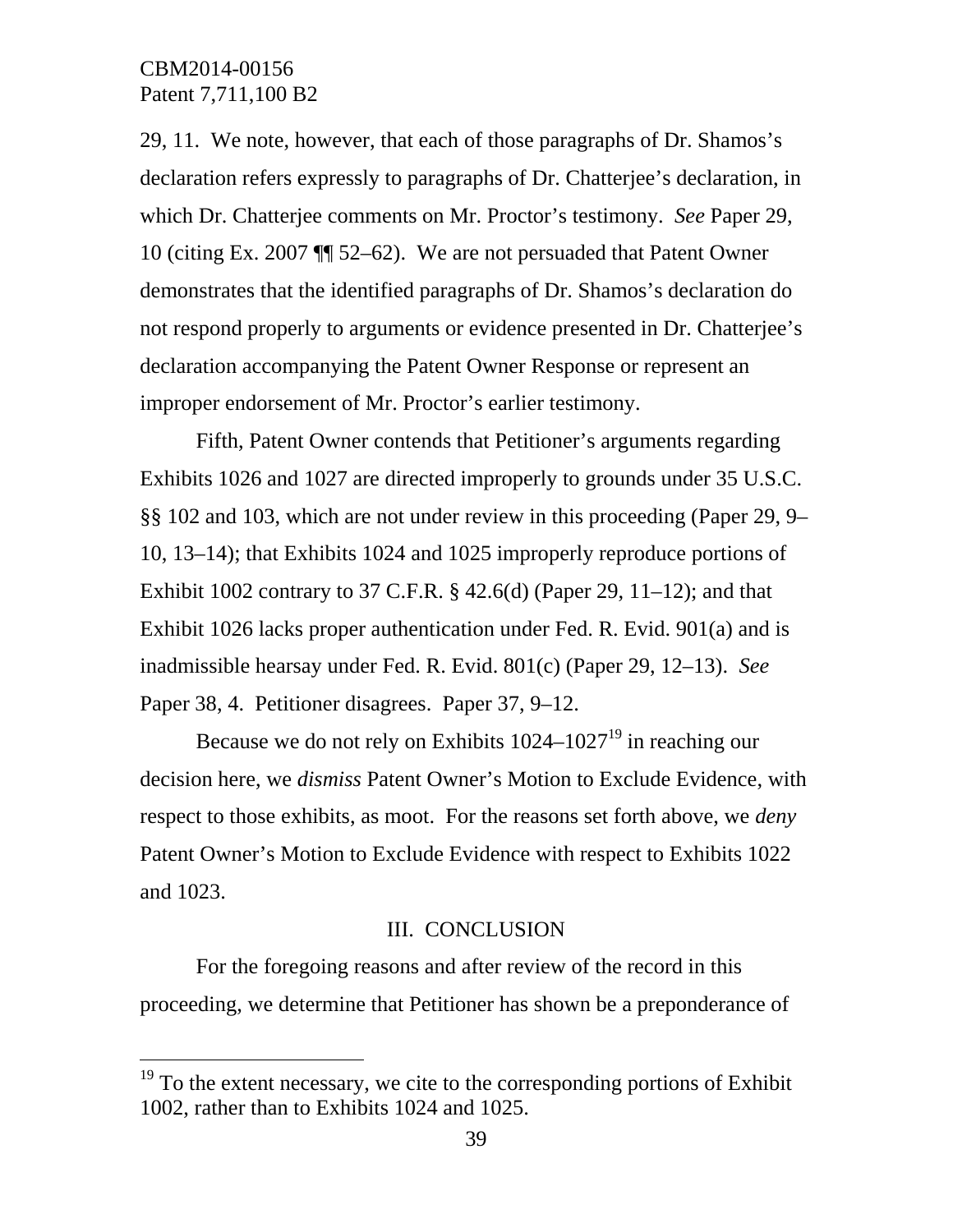the evidence that claims 1–4 of the '100 patent are directed to subject matter ineligible for patenting under 35 U.S.C. § 101. Further, we *deny* Patent Owner's Motion to Exclude Evidence with regard to Exhibits 1022 and 1023 and *dismiss as moot* Patent Owner's Motion to Exclude Evidence with regard to Exhibits 1024–1027.

#### IV. ORDER

Accordingly, it is

 ORDERED that, pursuant to 35 U.S.C. § 328(a), Petitioner has shown by a preponderance of the evidence that claims 1–4 of the '100 patent are unpatentable under 35 U.S.C. § 101 as directed to patent-ineligible subject matter;

FURTHER ORDERED that Patent Owner's Motion to Exclude Evidence is *denied* with respect to Exhibits 1022 and 1023 and *dismissed as moot* with respect to Exhibits 1024–1027; and

 FURTHER ORDERED that, because this is a Final Decision, parties to the proceeding seeking judicial review of the decision must comply with the notice and service requirements of 37 C.F.R. § 90.2.